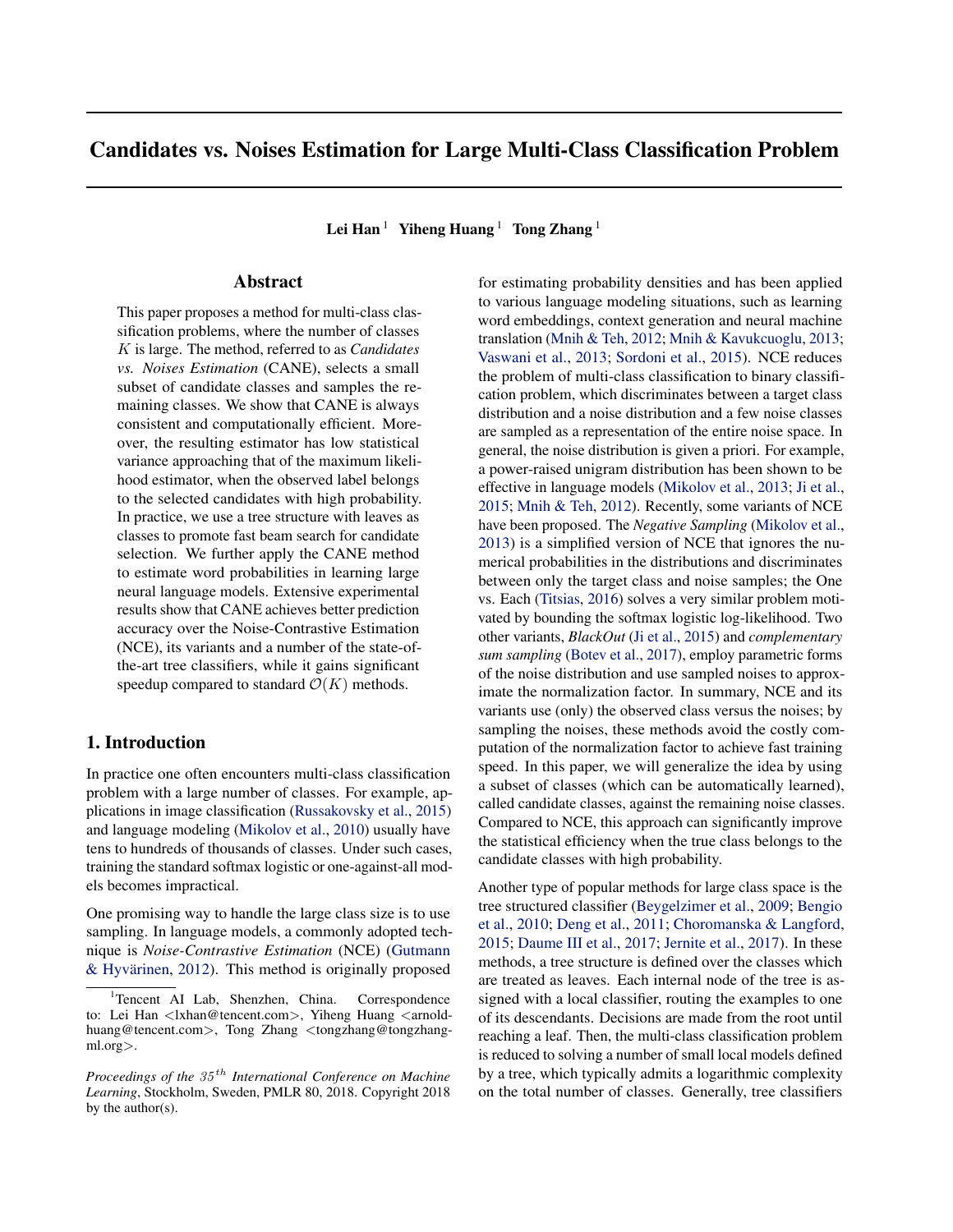<span id="page-1-0"></span>gain training and prediction speed while suffering a loss of accuracy. The performance of tree classifier may rely heavily on the quality of the tree [\(Mnih & Hinton,](#page-8-0) [2009\)](#page-8-0). Earlier approaches use fixed tree, such as the Filter Tree [\(Beygelzimer et al.,](#page-8-0) [2009\)](#page-8-0) and the Hierarchical Softmax (HSM) [\(Morin & Bengio,](#page-8-0) [2005\)](#page-8-0). Recent methods are able to adjust the tree and learn the local classifiers simultaneously, such as the LOMTree [\(Choromanska & Langford,](#page-8-0) [2015\)](#page-8-0) and Recall Tree [\(Daume III et al.,](#page-8-0) [2017\)](#page-8-0). Our approach is complementary to these tree classifiers, because we study the orthogonal issue of consistent class sampling, which in principle can be combined with many of these tree methods. In fact, a tree structure will be used in our approach to select a small subset of candidate classes. Since we focus on the class sampling aspect, we do not necessarily employ the best tree construction method in our experiments.

In this paper, we propose a method to efficiently deal with the large class problem by paying attention to a small subset of candidate classes instead of the entire class space. Given a data point  $x$  (without observing  $y$ ), we select a small number of competitive candidates as a set  $\mathcal{C}_x$ . Then, we sample the remaining classes, which are treated as noises, to represent the entire noise space in the large normalization factor. The estimation is referred to as *Candidates vs. Noises Estimation* (CANE). We show that CANE is consistent and its computation using stochastic gradient method is independent of the class size  $K$ . Moreover, the statistical variance of the CANE estimator can approach that of the maximum likelihood estimator (MLE) of the softmax logistic regression when  $C_x$  can cover the target class y with high probability. This statistical efficiency is a key advantage of CANE over NCE, and its effect can be observed in practice.

We then describe two concrete algorithms: the first one is a generic stochastic optimization procedure for CANE; the second one employs a tree structure with leaves as classes to enable fast beam search for candidate selection. We also apply CANE to solve the word probability estimation problem in neural language modeling. Experimental results conducted on both classification and neural language modeling problems show that CANE achieves significant speedup compared to the standard softmax logistic regression. Moreover, it achieves superior performance over NCE, its variants, and a number of the state-of-the-art tree classifiers.

### 2. Candidates vs. Noises Estimation

Consider a K-class classification problem  $(K$  is large) with *n* training examples  $(x_i, y_i)|_{i=1}^n$ , where  $x_i$  is from an input space X and  $y_i \in \{1, \dots, K\}$ . The softmax logistic regression solves

$$
\max_{\theta} \frac{1}{n} \sum_{i=1}^{n} \sum_{k=1}^{K} \mathbb{I}(y_i = k) \log \frac{e^{s_k(\bm{x}_i, \theta)}}{\sum_{k'=1}^{K} e^{s_k'(\bm{x}_i, \theta)}}, \quad (1)
$$

where  $s_k(\boldsymbol{x}, \boldsymbol{\theta})$  for  $k = 1, \dots, K$  is a model parameterized by  $\theta$ . Solving Eq. (1) requires computing a score for every class and the summation in the normalization factor, which is very expensive when  $K$  is large.

Generally speaking, given  $x$ , only a small number of classes in the entire class space might be competitive to the true class. Therefore, we propose to find a small subset of classes as a candidate set  $\mathcal{C}_x \subset \{1, \cdots, K\}$  and treat the classes outside  $\mathcal{C}_x$  as noises, so that we can focus on the small set  $C_x$  instead of the entire K classes. We will discuss one way to choose  $\mathcal{C}_x$  in Section [4.](#page-2-0) Denote the remaining  $K - |\mathcal{C}_x|$  noises as a set  $\mathcal{N}_x$ , so  $\mathcal{N}_x$  is the complementary set of  $\mathcal{C}_x$ . We propose to sample some noise class  $j \in \mathcal{N}_x$ to represent the entire  $\mathcal{N}_x$ . That is, we replace the partial summation  $\sum_{j \in \mathcal{N}_x} e^{s_j(x,\theta)}$  in the denominator of Eq. (1) by  $e^{s_j(x,\theta)}/q_x(j)$  using some sampled class j with an *arbitrary sampling probability*  $q_x(j)$ , where  $q_x(j) \in (0, 1)$  and  $\sum_{j \in \mathcal{N}_x} q_x(j) = 1$ . Thus, the denominator  $\sum_{k'=1}^K e^{s_{k'}(\boldsymbol{x}, \boldsymbol{\theta})}$ will be approximated as  $\sum_{k' \in \mathcal{C}_x} e^{s_{k'}(\boldsymbol{x}, \boldsymbol{\theta})} + e^{s_j(\boldsymbol{x}, \boldsymbol{\theta})}/q_{\boldsymbol{x}}(j)$ . Given example  $(x, y)$  and its candidate set  $\mathcal{C}_x$ , if  $y \in \mathcal{C}_x$ , then for some sampled noise class  $j$ , we will focus on maximizing the approximated probability

$$
\frac{e^{s_y(\boldsymbol{x}, \boldsymbol{\theta})}}{\sum_{k' \in \mathcal{C}_{\boldsymbol{x}}} e^{s_{k'}(\boldsymbol{x}, \boldsymbol{\theta})} + e^{s_j(\boldsymbol{x}, \boldsymbol{\theta})}/q_{\boldsymbol{x}}(j)};
$$
 (2)

otherwise, if  $y \notin \mathcal{C}_x$ , we maximize

$$
\frac{e^{s_y(\boldsymbol{x}, \boldsymbol{\theta})}}{\sum_{k' \in \mathcal{C}_{\boldsymbol{x}}} e^{s_{k'}(\boldsymbol{x}, \boldsymbol{\theta})} + e^{s_y(\boldsymbol{x}, \boldsymbol{\theta})}/q_{\boldsymbol{x}}(y)}
$$
(3)

alternatively, where  $y$  is treated as the sampled noise in place. Now, with Eqs. (2) and (3), in expectation, we will need to solve the following objective:

maximize  $R(\theta) =$ 

$$
\mathbb{E}_{\mathbf{x}} \Bigg[ \sum_{k \in \mathcal{C}_{\mathbf{x}}} p(y = k | \mathbf{x}) \sum_{j \in \mathcal{N}_{\mathbf{x}}} q_{\mathbf{x}}(j) \log \frac{e^{s_k(\mathbf{x}, \boldsymbol{\theta})}}{\sum_{k' \in \mathcal{C}_{\mathbf{x}}} e^{s_k(\mathbf{x}, \boldsymbol{\theta})} + \frac{e^{s_j(\mathbf{x}, \boldsymbol{\theta})}}{q_{\mathbf{x}}(j)}} + \sum_{k \in \mathcal{N}_{\mathbf{x}}} p(y = k | \mathbf{x}) \log \frac{e^{s_k(\mathbf{x}, \boldsymbol{\theta})}}{\sum_{k' \in \mathcal{C}_{\mathbf{x}}} e^{s_k(\mathbf{x}, \boldsymbol{\theta})} + \frac{e^{s_k(\mathbf{x}, \boldsymbol{\theta})}}{q_{\mathbf{x}}(k)}} \Bigg], \qquad (4)
$$

and empirically, we will need to solve

maximize  $\hat{R}_n(\theta) =$ 

$$
\frac{1}{n} \sum_{i=1}^{n} \left[ \mathbb{I}(y_i \in \mathcal{C}_{\boldsymbol{x}_i}) \sum_{j \in \mathcal{N}_{\boldsymbol{x}_i}} q_{\boldsymbol{x}_i}(j) \log \frac{e^{s_{y_i}(\boldsymbol{x}_i, \boldsymbol{\theta})}}{\sum_{k' \in \mathcal{C}_{\boldsymbol{x}_i}} e^{s_{k'}(\boldsymbol{x}_i, \boldsymbol{\theta})} + \frac{e^{s_j(\boldsymbol{x}_i, \boldsymbol{\theta})}}{q_{\boldsymbol{x}_i}(j)}} + \mathbb{I}(y_i \notin \mathcal{C}_{\boldsymbol{x}_i}) \log \frac{e^{s_{y_i}(\boldsymbol{x}_i, \boldsymbol{\theta})}}{\sum_{k' \in \mathcal{C}_{\boldsymbol{x}_i}} e^{s_{k'}(\boldsymbol{x}_i, \boldsymbol{\theta})} + \frac{e^{s_{y_i}(\boldsymbol{x}_i, \boldsymbol{\theta})}}{q_{\boldsymbol{x}_i}(y_i)}} \right].
$$
\n(5)

Eq. (5) consists of two summations over both the data points and the classes in the noise set  $\mathcal{N}_x$ . Therefore, we can employ a 'doubly' stochastic gradient optimization method by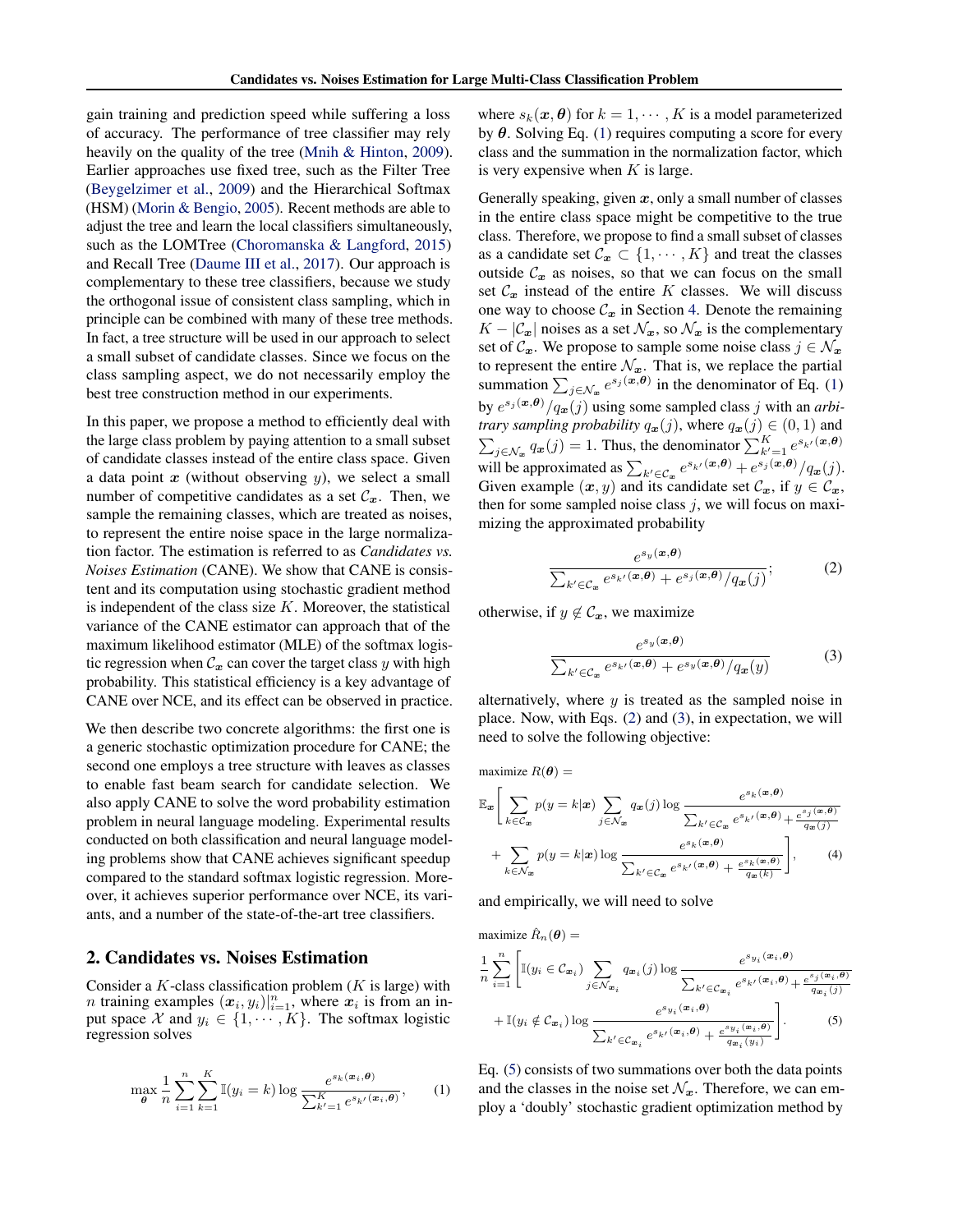<span id="page-2-0"></span>sampling both data points  $i \in \{1, \ldots, n\}$  and noise classes  $j \in \mathcal{N}_{x_i}$ . It is not difficult to check that each stochastic gradient is bounded under reasonable conditions, which means that the computational cost for solving [\(5\)](#page-1-0) using stochastic gradient is independent of the class number  $K$ . Since we only choose a small number of candidates in  $\mathcal{C}_x$ , the computation for each stochastic gradient in Eq. [\(5\)](#page-1-0) is efficient. The above method is referred to as Candidates vs. Noises Estimation (CANE).

### 3. Properties

In this section, we investigate the statistical properties of CANE. The parameter space of the softmax logistic model in Eq. [\(1\)](#page-1-0) has redundancy, observing that adding any function  $h(x)$  to  $s_k(x, \theta)$  for  $k = 1, \dots, K$  will not change the objective. Similar situation happens for Eqs. [\(4\)](#page-1-0) and [\(5\)](#page-1-0). To avoid this redundancy, one can add some constraints on the  $K$  scores or simply fix one of them as zero, e.g., let  $s_K(\mathbf{x}, \theta) = 0$ . To facilitate the analysis, we will fix  $s_K(\mathbf{x}, \theta) = 0$  and consider  $\mathcal{C}_\mathbf{x} \cup \mathcal{N}_\mathbf{x} = \{1, \cdots, K - 1\}$ within this section. First, we have the following result.

Theorem 1 (*Infinity-Sample Consistency*). *By viewing the objective* R as a function of  $\{s_1, \dots, s_{K-1}\}$ , R achieves *its maximum if and only if*  $s_k = \log \frac{p(y=k|\mathbf{x})}{p(y=k|\mathbf{x})}$  for  $k =$  $1, \cdots, K - 1.$ 

In Theorem 1, the global optima is exactly the log-odds function with class  $K$  as the reference class. Now, considering the parametric form  $s_k(x, \theta)$ , there exists a true parameter  $\theta^*$  so that  $s_k(\bm{x}, \theta^*) = \log \frac{p(y=k|\bm{x})}{p(y=K|\bm{x})}$  if the model  $s_k(\bm{x}, \theta)$ is correctly specified. The following theorem shows that the CANE estimator  $\hat{\theta} = \arg \max_{\theta} \tilde{R}_n(\theta)$  is consistent with the true parameter  $\theta^*$ .

Theorem 2 (*Finite-Sample Asymptotic Consistency*). *Given* x, denote  $\mathcal{C}_x$  as  $\{i_1, \cdots, i_{|\mathcal{C}_x|}\}$  and  $\mathcal{N}_x$  as  $\{j_1, \cdots, j_{|\mathcal{N}_x|}\}.$ *Suppose that the parameter space is compact and*  $\forall \theta \neq$  $\theta^*$  such that  $\mathbb{P}_{\mathcal{X}}(s_k(\boldsymbol{x},\boldsymbol{\theta}) \neq s_k(\boldsymbol{x},\boldsymbol{\theta}^*))$  > 0 for  $\boldsymbol{x} \sim$  $\mathcal{X}, k \neq K$ . Assume  $\|\nabla_{\theta} s_k(\bm{x}, \theta)\|$ ,  $\|\nabla_{\theta}^2 s_k(\bm{x}, \theta)\|$  and  $\|\nabla_{\boldsymbol{\theta}}^3 s_k(\boldsymbol{x}, \boldsymbol{\theta})\|$  for  $k \neq K$  are bounded under some norm  $\Vert \cdot \Vert$  *defined on the parameter space of*  $\theta$ *. Then, as*  $n \to \infty$ *, the estimator*  $\hat{\theta}$  *converges to*  $\theta^*$ *.* 

The above theorem shows that similar to the maximum likelihood estimator of Eq. [\(1\)](#page-1-0), the CANE estimator in Eq. [\(5\)](#page-1-0) is also consistent. Next, we have the asymptotic normality for  $\hat{\theta}$  as follows.

Theorem 3 (*Asymptotic Normality*). *Under the same as-*√ *sumption used in Theorem 2, as*  $n \to \infty$ *,*  $\sqrt{n}(\hat{\theta} - \theta^*)$ *follows the asymptotic normal distribution:*

$$
\sqrt{n}(\hat{\boldsymbol{\theta}} - \boldsymbol{\theta}^*) \stackrel{d}{\to} \mathbb{N}(\mathbf{0}, [\mathbb{E}_{\boldsymbol{x}} \boldsymbol{\nabla} \boldsymbol{M} \boldsymbol{\nabla}^\top]^{-1}),
$$
 (6)

*where*

 $\mathbf{r}$ 

$$
M = \sum_{j \in \mathcal{N}_{\mathbf{x}}} q_{\mathbf{x}}(j) \left[ diag(\mathbf{u}_{j}) - \frac{1}{p(K, \mathbf{x}) + \sum_{k \in \mathcal{C}_{\mathbf{x}}} p(k, \mathbf{x}) + \frac{p(j, \mathbf{x})}{q_{\mathbf{x}}(j)} \mathbf{u}_{j}^{\top} \right],
$$
  

$$
\mathbf{u}_{j} = \left( \underbrace{p(i_{1}, \mathbf{x}), \cdots, p(i_{|\mathcal{C}_{\mathbf{x}}|}, \mathbf{x})}_{\text{The candidate part}}, \underbrace{0, \cdots, p(j, \mathbf{x}) / q_{\mathbf{x}}(j), \cdots, 0}_{\text{The noise part}} \right)^{\top},
$$
  

$$
for j = j_{1}, \cdots, j_{|\mathcal{N}_{\mathbf{x}}|},
$$
  

$$
\nabla = diag\left( \left[ \nabla_{\boldsymbol{\theta}} s_{i_{1}}(\mathbf{x}, \boldsymbol{\theta}), \cdots, \nabla_{\boldsymbol{\theta}} s_{i_{|\mathcal{C}_{\mathbf{x}}|}}(\mathbf{x}, \boldsymbol{\theta}), \nabla_{\boldsymbol{\theta}} s_{j_{1}}(\mathbf{x}, \boldsymbol{\theta}), \cdots, \nabla_{\boldsymbol{\theta}} s_{j_{|\mathcal{C}_{\mathbf{x}}|}}(\mathbf{x}, \boldsymbol{\theta}) \right)^{\top}.
$$

Theorem 3 shows that the CANE method has a statistical variance of  $[\mathbb{E}_x \nabla M \nabla^{\top}]^{-1}$ . As we will see in the next corollary, if one can successfully choose the candidate set  $\mathcal{C}_x$  so that it covers the observed label y with high probability, then the difference between the statistical variance of CANE and that of Eq. [\(1\)](#page-1-0) is small. Therefore, choosing a good candidate set can be important for practical applications. Moreover, under standard conditions, the computation of CANE using stochastic gradient is independent of the class size K because the variance of stochastic gradient is bounded.

Corollary 1 (*Low Statistical Variance*). *The variance of the maximum likelihood estimator for the softmax logistic* regression in Eq. [\(1\)](#page-1-0) has the form  $[\mathbb{E}_{{\bm{x}}}\boldsymbol{\nabla} \boldsymbol{M}^{mle}\boldsymbol{\nabla}^\top]^{-1}$ P *. If*  $\lim_{k \in \mathcal{C}_{\bm{x}} \cup \{K\}} p(k, \bm{x}) \to 1$ , *i.e., the probability that*  $\mathcal{C}_{\bm{x}} \cup$ {K} *covers the observed class label* y *approaches 1, then*

$$
[\mathbb{E}_{{\boldsymbol x}} \boldsymbol{\nabla} {\boldsymbol M} \boldsymbol{\nabla}^\top]^{-1} \to [\mathbb{E}_{{\boldsymbol x}} \boldsymbol{\nabla} {\boldsymbol M}^{mle} \boldsymbol{\nabla}^\top]^{-1}.
$$

### 4. Algorithm

In this section, we propose two algorithms. The first one is a general optimization procedure for CANE. The second implementation provides an efficient way to select a competitive set  $\mathcal{C}_x$  using a tree structure defined on the classes.

#### 4.1. A General Optimization Algorithm

Eq. [\(5\)](#page-1-0) suggests an efficient algorithm using a 'doubly' stochastic gradient descend (SGD) method by sampling both the data points and classes. That is, by sampling a data point  $(x, y)$ , we find the candidate set  $\mathcal{C}_x \subset \{1, \cdots, K\}.$ If  $y \in C_x$ , we sample  $N_n$  noises from  $\mathcal{N}_x$  according to  $q_x$ and denote the selected noises as a set  $T_x$  ( $|T_x| = N_n$ ). We then optimize

$$
\frac{1}{|T_{\boldsymbol{x}}|} \sum_{j \in T_{\boldsymbol{x}}} \log \frac{e^{s_y(\boldsymbol{x}, \boldsymbol{\theta})}}{\sum_{k' \in \mathcal{C}_{\boldsymbol{x}}} e^{s_{k'}(\boldsymbol{x}, \boldsymbol{\theta})} + e^{s_j(\boldsymbol{x}, \boldsymbol{\theta})}/q_{\boldsymbol{x}}(j)},
$$

with gradient  $\nabla_{\theta} \hat{R}$  given by Eq. [\(7\)](#page-3-0). Otherwise, if  $y \notin \mathcal{C}_x$ , we optimize

$$
\log \frac{e^{s_y(\boldsymbol{x}, \boldsymbol{\theta})}}{\sum_{k' \in \mathcal{C}_{\boldsymbol{x}}} e^{s_{k'}(\boldsymbol{x}, \boldsymbol{\theta})} + e^{s_y(\boldsymbol{x}, \boldsymbol{\theta})}/q_{\boldsymbol{x}}(y)},
$$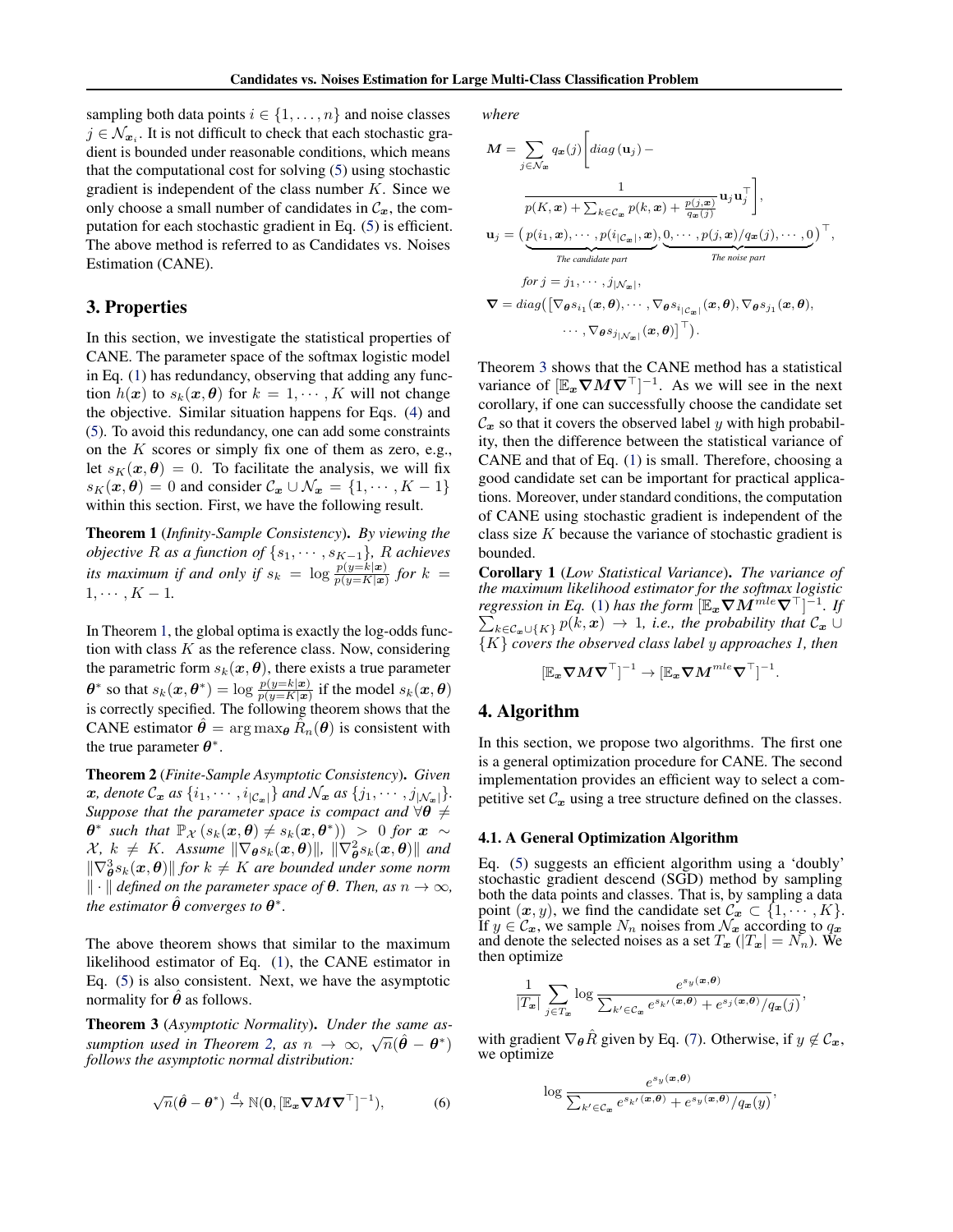<span id="page-3-0"></span>Algorithm 1 A general optimization procedure for CANE.

- 1: **Input:** K,  $(x_i, y_i)|_{i=1}^n$ , number of candidates  $N_c = |\mathcal{C}_x|$ , number of sampled noises  $N_n = |T_x|$ , sampling strategy q and learning rate  $\eta$ .
- 2: Output:  $\ddot{\theta}$ .
- 3: Initialize  $\theta$ ;
- 4: for every sampled example do
- 5: Receive example  $(x, y)$ ;
- 6: Find the candidate set  $\mathcal{C}_x$ ;
- 7: **if**  $y \in C_x$  then<br>8: Sample  $N_n$  if
- Sample  $N_n$  noises outside  $\mathcal{C}_x$  according to  $q$  and denote the selected noise set as  $T_x$ ;
- 9:  $\theta \leftarrow \theta + \eta \nabla_{\theta} \hat{R}$  with  $\nabla_{\theta} \hat{R}$  given by

$$
\nabla_{\theta} s_y(\mathbf{x}, \theta) - \frac{1}{|T_{\mathbf{x}}|} \sum_{j \in T_{\mathbf{x}}} \tag{7}
$$
\n
$$
\frac{\sum_{k' \in C_{\mathbf{x}}} e^{s_{k'}(\mathbf{x}, \theta)} \nabla_{\theta} s_{k'}(\mathbf{x}, \theta) + \frac{e^{s_j(\mathbf{x}, \theta)}}{q_{\mathbf{x}}(j)} \nabla_{\theta} s_j(\mathbf{x}, \theta)}{\sum_{k' \in C_{\mathbf{x}}} e^{s_{k'}(\mathbf{x}, \theta)} + \frac{e^{s_j(\mathbf{x}, \theta)}}{q_{\mathbf{x}}(j)}} \bigg];
$$

10: **else**<br>11:  $\theta$ 

 $\Gamma$  $\overline{1}$ 

 $\theta \leftarrow \theta + \eta \nabla_{\theta} \hat{R}$  with  $\nabla_{\theta} \hat{R}$  given by

$$
\nabla_{\theta} s_y(\boldsymbol{x}, \boldsymbol{\theta}) - \frac{\sum_{k' \in C_{\boldsymbol{x}}} e^{s_{k'}(\boldsymbol{x}, \boldsymbol{\theta})} \nabla_{\boldsymbol{\theta}} s_{k'}(\boldsymbol{x}, \boldsymbol{\theta}) + \frac{e^{s_y(\boldsymbol{x}, \boldsymbol{\theta})}}{q_{\boldsymbol{x}}(y)} \nabla_{\boldsymbol{\theta}} s_y(\boldsymbol{x}, \boldsymbol{\theta})}{\sum_{k' \in C_{\boldsymbol{x}}} e^{s_{k'}(\boldsymbol{x}, \boldsymbol{\theta})} + \frac{e^{s_y(\boldsymbol{x}, \boldsymbol{\theta})}}{q_{\boldsymbol{x}}(y)}}; \quad (8)
$$

12: end if

13: end for

with gradient  $\nabla_{\theta}R$  given by Eq. (8). This general procedure is provided in Algorithm 1. Algorithm 1 has a complexity of  $\mathcal{O}(N_c + N_n)$  (where  $N_c = |\mathcal{C}_x|$ ), which is independent of the class size  $K$ . In step 6, any method can be used to select  $\mathcal{C}_x$ .

#### 4.2. Beam Tree Algorithm

In the second algorithm, we provide an efficient way to find a competitive  $\mathcal{C}_x$ . An attractive strategy is to use a tree defined on the classes, because one can perform fast heuristic search algorithms based on a tree structure to prune the uncompetitive classes. Indeed, any structure, e.g., graph or groups, can be used alternatively as long as the structure allows to efficiently prune uncompetitive classes. We will use tree structure for candidate selection in this paper.

Given a tree structure defined on the  $K$  classes, the model  $s_k(x, \theta)$  is interpreted as a tree model illustrated in Fig. 1. For simplicity, Fig. 1 uses a binary tree over  $K = 8$  labels as example while any tree structure can be used for selecting  $C_x$ . In the example, circles denote internal nodes and squares indicate classes. The parameters are kept in the edges and denoted as  $\theta_{(o,c)}$ , where o indicates an internal node and  $c$  is the index of the  $c$ -th child of node  $o$ . Therefore, a pair  $(o, c)$  represents an edge from node o to its c-th child. The dashed circles indicate that we do not keep any



Figure 1. Illustration of the tree model. Suppose an example  $(x, 2)$ is arriving, and two candidate classes 1 and 2 are selected by beam search. The class 6 is sampled as noise.

parameters in the internal nodes. Now, define  $s_k(x, \theta)$  as

$$
s_k(\boldsymbol{x}, \boldsymbol{\theta}) = g_{\boldsymbol{\psi}}(\boldsymbol{x}) \cdot \sum_{(o,c) \in \mathcal{P}_k} \boldsymbol{\theta}_{(o,c)},
$$
(9)

where  $g_{\psi}(x)$  is a function parameterized by  $\psi$  and it maps the input  $\mathbf{x} \sim \mathcal{X}$  to a representation  $g_{\boldsymbol{\psi}}(\mathbf{x}) \in \mathbb{R}^{d_r}$  for some  $d_r$ . For example, in image classification, a good choice of the representation  $g_{\psi}(x)$  of the raw pixels x is usually a deep neural network.  $P_k$  denotes the path from the root to the class  $k$ . Eq. (9) implies that the score of an example belonging to a class is calculated by summing up the scores along the corresponding path. Now, in Fig. 1, suppose that we are given an example  $(x, y)$  with class  $y = 2$  (blue). Using beam search, we find two candidates with high scores, i.e., class 1 (green) and class 2. Then, we let  $\mathcal{C}_x = \{1, 2\}$ . In this case, we have  $y \in C_x$ , so we need to sample noises. Suppose we sample one class 6 (orange). According to Eq. (7), the parameters along the corresponding paths (red) will be updated.

Formally, given example  $(x, y)$ , if  $y \in \mathcal{C}_x$ , we sample noises as a set  $T_x$ . Then for  $(o, c) \in \mathcal{P}_{\mathcal{C}_x \cup T_x}$ , where  $\mathcal{P}_{\mathcal{C}_x \cup T_x}$  $\bigcup_{k \in \mathcal{C}_x \cup T_x} \mathcal{P}_k$ , the gradient with respect to  $\theta_{(o,c)}$  is

$$
\frac{\partial \hat{R}}{\partial \theta_{(o,c)}} = \frac{1}{|T_x|} \sum_{j \in T_x} \left[ \mathbb{I}\left((o,c) \in \mathcal{P}_y\right) - \frac{\sum_{k' \in C_x} \mathbb{I}\left((o,c) \in \mathcal{P}_{k'}\right) e^{s_k(x,\theta)} + \mathbb{I}\left((o,c) \in \mathcal{P}_j\right) e^{s_j(x,\theta)}}{\sum_{k' \in C_x} e^{s_k(x,\theta)} + \frac{e^{s_j(x,\theta)}}{q_x(j)}} \right] g_{\psi}(x).
$$
\n(10)

Note that an edge may be included in multiple selected paths. For example,  $P_1$  and  $P_2$  share edges  $(1, 1)$  and  $(2, 1)$ in Fig. 1. The case of  $y \notin C_x$  can be illustrated similarly. The gradient with respect to  $\theta_{(o,c)}$  when  $y \notin \mathcal{C}_x$  is

$$
\frac{\partial \hat{R}}{\partial \theta_{(o,c)}} = \left[ \mathbb{I}\left( (o,c) \in \mathcal{P}_y \right) - \frac{\sum_{k' \in \mathcal{C}_{\mathbf{x}}} \mathbb{I}\left( (o,c) \in \mathcal{P}_{k'} \right) e^{s_k / (\mathbf{x}, \boldsymbol{\theta})} + \mathbb{I}\left( (o,c) \in \mathcal{P}_y \right) \frac{e^{s_y (\mathbf{x}, \boldsymbol{\theta})}}{q_{\mathbf{x}}(y)}}{\sum_{k' \in \mathcal{C}_{\mathbf{x}}} e^{s_{k'} (\mathbf{x}, \boldsymbol{\theta})} + \frac{e^{s_y (\mathbf{x}, \boldsymbol{\theta})}}{q_{\mathbf{x}}(y)}} \right] g_{\psi}(\mathbf{x}).
$$
\n(11)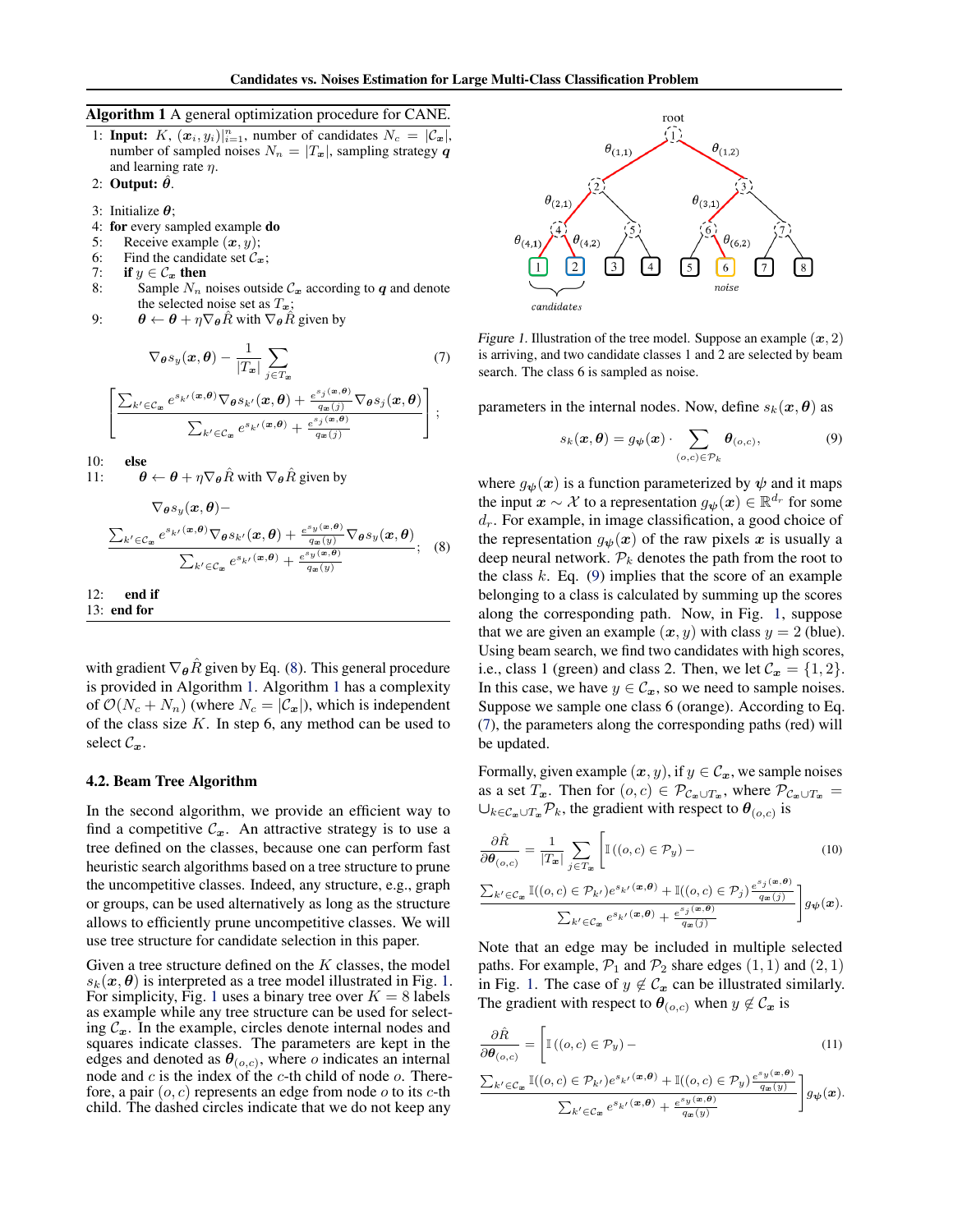<span id="page-4-0"></span>Algorithm 2 The Beam Tree Algorithm.

- 1: **Input:**  $K$ ,  $(\boldsymbol{x}_i, y_i)|_{i=1}^n$ , representation function  $g_{\boldsymbol{\psi}}(\boldsymbol{x})$ , number of candidates  $N_c = |\mathcal{C}_x|$ , number of sampled noises  $N_n = |T_x|$ , sampling strategy q and learning rate  $\eta$ .
- 2: Output:  $\ddot{\theta}$ .
- 3: Construct a tree on the  $K$  classes;
- 4: Initialize  $\theta$ :
- 5: for every sampled example do
- 6: Receive example  $(x, y)$ ;
- 7: Given  $x$ , use beam search to find the  $N_c$  classes with high scores to compose  $\mathcal{C}_x$ ;
- 8: if  $y \in \mathcal{C}_x$  then
- 9: Sample  $N_n$  noises outside  $C_x$  according to q and denote the selected noise set as  $T_{\boldsymbol{x}}$ ;
- 10: Find the paths with respect to the classes in  $C_x \cup T_x$ ;
- 11: else
- 12: Find the paths with respect to the classes in  $\mathcal{C}_x \cup \{y\}$ ;
- 13: end if
- 14: Sum up the scores along each selected path for the corresponding class;
- 15:  $\theta_{(o,c)} \leftarrow \theta_{(o,c)} + \eta \frac{\partial \hat{R}}{\partial \theta}$  $\frac{\partial R}{\partial \theta_{(o,c)}}$  for each  $(o, c)$  included in the selected paths according to Eqs. [\(10\)](#page-3-0) and [\(11\)](#page-3-0);
- 16:  $\psi \leftarrow \psi + \eta \frac{\partial \hat{R}}{\partial g} \frac{\partial g}{\partial \psi}$ ; // *if g is parameterized.*
- 17: end for

The gradients in Eqs. [\(10\)](#page-3-0) and [\(11\)](#page-3-0) enjoy the following property.

Proposition 1. *At each iteration of Algorithm 2, if an edge*  $(o, c)$  *is included in every selected path, then*  $\theta_{(o, c)}$  *does not need to be updated.*

The proof of Proposition 1 is straightforward that if  $(o, c)$ belongs to every selected path, then the gradients in Eqs. [\(10\)](#page-3-0) and [\(11\)](#page-3-0) are 0. The above property allows a fast detection of those parameters which do not need to be updated in SGD and hence can save computations. In practice, the number of shared edges is related to the tree structure.

Since we use beam search to choose the candidates in a tree structure, the proposed algorithm is referred to as *Beam Tree*, which is depicted in Algorithm 2. <sup>1</sup> For the tree construction method in step 3, we can use some hierarchical clustering based methods which will be detailed in the experiments and supplementary material. In the algorithm, the beam search needs  $\mathcal{O}(N_c \log_b K)$  operations, where b is a constant related to the tree structure, e.g., binary tree for  $b = 2$ . The parameter updating needs  $\mathcal{O}((N_c+N_n) \log_b K)$ operations. Therefore, Algorithm 2 has a complexity of  $\mathcal{O}((2N_c + N_n) \log_b K)$  which is logarithmic with respect to K. The term  $log_b K$  is from the tree structure used in this specific candidate selection method, so it does not conflict with the complexity of the general Algorithm [1,](#page-3-0) which is independent of K. Another advantage of the Beam Tree

algorithm is that it allows fast predictions and can naturally output the top- $J$  predictions using beam search. The prediction time has an order of  $\mathcal{O}(J \log_b K)$  for the top-J predictions.

### 5. Application to Neural Language Modeling

In this section, we apply the CANE method to neural language modeling which solves a probability density estimation problem. In neural language models, the conditional probability distribution of the target word  $w$  given context  $h$  is defined as

$$
P_h(w) = \frac{e^{s_w(h,\boldsymbol{\theta})}}{\sum_{w' \in \mathcal{V}} e^{s_{w'}(h,\boldsymbol{\theta})}}
$$

,

where  $s_w(h, \theta)$  is the scoring function with parameter  $\theta$ . A word  $w$  in the context  $h$  will be represented by an embedding vector  $u_w \in \mathbb{R}^d$  with embedding size d. Given context h, the model computes the score for the target word  $w$  as

$$
s_w(h,\boldsymbol{\theta})=g_{\boldsymbol{\varphi}}(\boldsymbol{u}_h)\boldsymbol{v}_w,
$$

where  $\theta = {\mathbf{u}, \mathbf{v}, \varphi}$ ,  $g_{\varphi}(\cdot)$  is a representation function (parameterized by  $\varphi$ ) of the embeddings in the context h, e.g., a LSTM modular [\(Hochreiter & Schmidhuber,](#page-8-0) [1997\)](#page-8-0), and  $v_w$  is the weight parameter for the target word w. Both the word embedding  $u$  and weight parameter  $v$  need to be estimated. In language models, the vocabulary size  $|V|$  is usually very large and the computation of the normalization factor is expensive. Therefore, instead of estimating the exact probability distribution  $P_h(w)$ , sampling methods such as NCE and its variants [\(Mnih & Kavukcuoglu,](#page-8-0) [2013;](#page-8-0) [Ji](#page-8-0) [et al.,](#page-8-0) [2015\)](#page-8-0) are typically adopted to approximate  $P_h(w)$ .

In order to apply the CANE method, we need to select the candidates given any context  $h$ . For multi-class classification problem, we have devised a Beam Tree algorithm in Algorithm 2 that uses a tree structure to select candidates, and the tree can be obtained by some hierarchical clustering methods over  $x$  before learning. However, different from the classification problem, the word embeddings in the language model are not known before training, and thus obtaining a hierarchical structure based on the word embeddings is not practical. In this paper, we construct a simple tree with only one layer under the root, where the layer contains N subsets formed by splitting the words according to their frequencies. At each iteration of Algorithm 2, we route the example by selecting the subset with the largest score (in place of beam search) and then sample the candidates from the subset according to some distribution. For the noises in CANE, we directly sample words out of the candidate set according to  $q$ . Other methods can be used to select the candidates alternatively, for example, one can choose candidates conditioned on the context  $h$  using a lightly pre-trained N-gram model.

<sup>&</sup>lt;sup>1</sup>The beam search procedure in step 7 is provided in the supplementary material.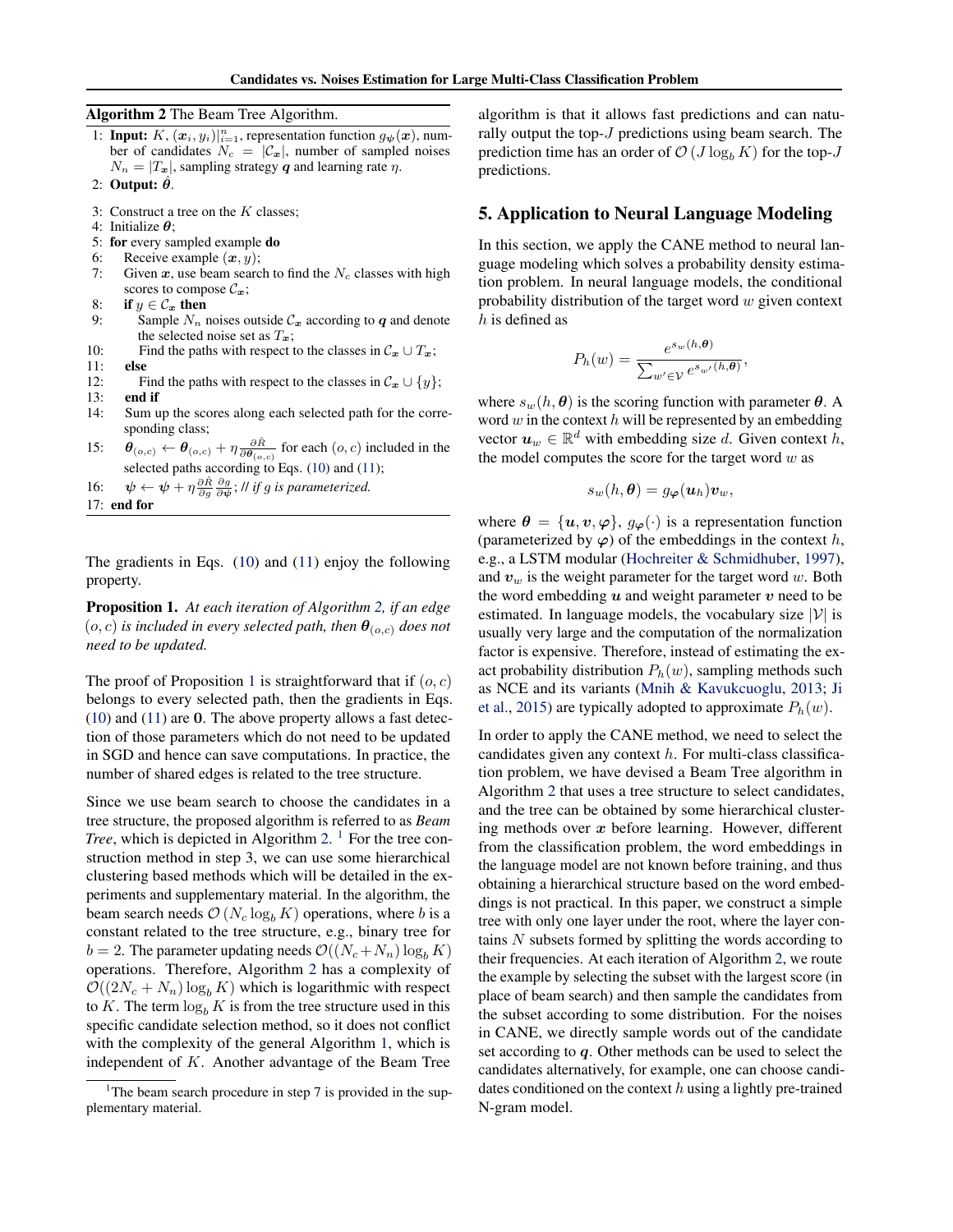### 6. Related Algorithms

We provide a discussion comparing CANE with the existing techniques for solving the large class space problem. Given  $(x, y)$ , NCE and its variants (Gutmann & Hyvärinen, [2012;](#page-8-0) [Mnih & Kavukcuoglu,](#page-8-0) [2013;](#page-8-0) [Mikolov et al.,](#page-8-0) [2013;](#page-8-0) [Ji et al.,](#page-8-0) [2015;](#page-8-0) [Titsias,](#page-9-0) [2016;](#page-9-0) [Botev et al.,](#page-8-0) [2017\)](#page-8-0) use the observed class  $y$  as the only 'candidate', while CANE chooses a subset of candidates  $\mathcal{C}_x$  according to  $x$ . NCE assumes the entire noise distribution  $P_{noise}(y)$  is known (e.g., a power-raised unigram distribution). However, in general multi-class classification problems, when the knowledge of the noise distribution is absent, NCE may have unstable estimations using an inaccurate noise distribution. CANE is developed for general multi-class classification problems and does not rely on a known noise distribution. Instead, CANE focuses on a small candidate set  $\mathcal{C}_x$ . Once the true class label is contained in  $C_x$  with high probability, CANE will have low statistical variance. The variants of NCE [\(Mikolov et al.,](#page-8-0) [2013;](#page-8-0) [Ji](#page-8-0) [et al.,](#page-8-0) [2015;](#page-8-0) [Titsias,](#page-9-0) [2016;](#page-9-0) [Botev et al.,](#page-8-0) [2017\)](#page-8-0) also sample one or multiple noises to replace the normalization factor while according theoretical guarantees on the consistency and variance are rarely discussed. NCE and its variants can not speed up prediction while the Beam Tree algorithm can reduce the prediction complexity to  $O(\log K)$ .

The Beam Tree algorithm is related to some tree classifiers, while CANE is a general procedure and we only use tree structure to select candidates. The Beam Tree method itself is also different from existing tree classifiers. Most of the state-of-the-art tree classifiers, e.g., LOMTree [\(Choroman](#page-8-0)[ska & Langford,](#page-8-0) [2015\)](#page-8-0) and Recall Tree [\(Daume III et al.,](#page-8-0) [2017\)](#page-8-0), store local classifiers in their internal nodes, and route examples through the root until reaching the leaf. Differently, the Beam Tree algorithm shown in Fig. [1](#page-3-0) does not maintain local classifiers, and it only uses the tree structure to perform global heuristic search for candidate selection. We will compare our approach to some state-of-the-art tree classifiers in the experiments.

#### 7. Experiments

We evaluate the CANE method in various applications in this section, including both multi-class classification problems and neural language modeling. We compare CANE with NCE, its variants and some state-of-the-art tree classifiers that have been used for large class space problems. The competitors include the standard softmax, the NCE [\(Mnih](#page-8-0) [& Kavukcuoglu,](#page-8-0) [2013;](#page-8-0) [Mnih & Teh,](#page-8-0) [2012\)](#page-8-0), the BlackOut [\(Ji et al.,](#page-8-0) [2015\)](#page-8-0), the hierarchical softmax (HSM) (Morin  $&$ [Bengio,](#page-8-0) [2005\)](#page-8-0), the Filter Tree [\(Beygelzimer et al.,](#page-8-0) [2009\)](#page-8-0) implemented in Vowpal-Wabbit (VW, a learning platform)<sup>2</sup>,

the LOMTree [\(Choromanska & Langford,](#page-8-0) [2015\)](#page-8-0) in VW and the Recall Tree [\(Daume III et al.,](#page-8-0) [2017\)](#page-8-0) in VW.

#### 7.1. Classification Problems

In this section, we consider four multi-class classification problems, including the Sector<sup>3</sup> dataset with  $105$  classes [\(Chang & Lin,](#page-8-0) [2011\)](#page-8-0), the ALOI<sup>4</sup> dataset with 1000 classes [\(Geusebroek et al.,](#page-8-0) [2005\)](#page-8-0), the ImageNet- $2010<sup>5</sup>$  dataset with 1000 classes, and the ImageNet- $10K^5$  dataset with 10K classes (ImageNet Fall 2009 release). The data from Sector and ALOI is split into 90% training and 10% testing. In ImageNet-2010, the training set contains 1.3M images and we use the validation set containing 50K images as the test set. The ImageNet-10K data contains 9M images and we randomly split the data into two halves for training and testing by following the protocols in [\(Deng et al.,](#page-8-0) [2010;](#page-8-0) Sánchez & Perronnin, [2011;](#page-9-0) [Le,](#page-8-0) [2013\)](#page-8-0). For ImageNet-2010 and ImageNet-10K datasets, similar to [\(Oquab et al.,](#page-8-0) [2014\)](#page-8-0), we transfer the mid-level representations from the pre-trained VGG-16 net [\(Simonyan & Zisserman,](#page-9-0) [2014\)](#page-9-0) on ImageNet 2012 data [\(Russakovsky et al.,](#page-8-0) [2015\)](#page-8-0) to our case. Then, we concatenate CANE or other compared methods above the partial VGG-16 net as the top layer. The parameters of the partial VGG-16 net are pre-trained<sup>6</sup> and kept fixed. Only the parameters in the top layer are trained on the target datasets, i.e., ImageNet-2010 and ImageNet-10K.

We use b-nary tree for CANE and set  $b = 10$  for all classification problems. We trade off  $|\mathcal{C}_x|$  and  $|T_x|$  to see how these parameters affect the learning performance. Different configurations will be referred to as 'CANE-( $|\mathcal{C}_x|$  vs.  $|T_x|$ )'. We always let  $|\mathcal{C}_x| + |T_x|$  equal the number of noises used by NCE and BlackOut, so that these methods will have the same number of considered classes. We use 'NCE-k' and 'BlackOut- $k$ ' to denote the corresponding method with  $k$ noises. Generally, a large  $|\mathcal{C}_x| + |T_x|$  and k will lower the variance of CANE, NCE and BlackOut and improve their performance, but this also increases the computation. We set  $k = 10$  for Sector and ALOI and  $k = 20$  for ImageNet-2010 and ImageNet-10K. We uniformly sample noises in CANE. For NCE and BlackOut, by following [\(Mnih & Teh,](#page-8-0) [2012;](#page-8-0) [Mnih & Kavukcuoglu,](#page-8-0) [2013;](#page-8-0) [Ji et al.,](#page-8-0) [2015;](#page-8-0) [Botev et al.,](#page-8-0) [2017\)](#page-8-0), we use the power-raised unigram distribution with the power factor selected from  $\{0, 0.1, 0.3, 0.5, 0.75, 1\}$  to sample the noises. However, when the classes are balanced as in many cases of the classification datasets, this distribution reduces to the uniform distribution. For the com-

<sup>2</sup>[https://github.com/JohnLangford/vowpal\\_](https://github.com/JohnLangford/vowpal_wabbit/wiki) [wabbit/wiki](https://github.com/JohnLangford/vowpal_wabbit/wiki)

<sup>3</sup>[http://www.cs.utexas.edu/˜xrhuang/](http://www.cs.utexas.edu/~xrhuang/PDSparse/) [PDSparse/](http://www.cs.utexas.edu/~xrhuang/PDSparse/)

<sup>4</sup>[http://www.csie.ntu.edu.tw/˜cjlin/](http://www.csie.ntu.edu.tw/~cjlin/ libsvmtools/datasets/multiclass.html) [libsvmtools/datasets/multiclass.html](http://www.csie.ntu.edu.tw/~cjlin/ libsvmtools/datasets/multiclass.html) <sup>5</sup><http://image-net.org> <sup>6</sup>[http://www.robots.ox.ac.uk/˜vgg/](http://www.robots.ox.ac.uk/~vgg/research/very_deep/)

[research/very\\_deep/](http://www.robots.ox.ac.uk/~vgg/research/very_deep/)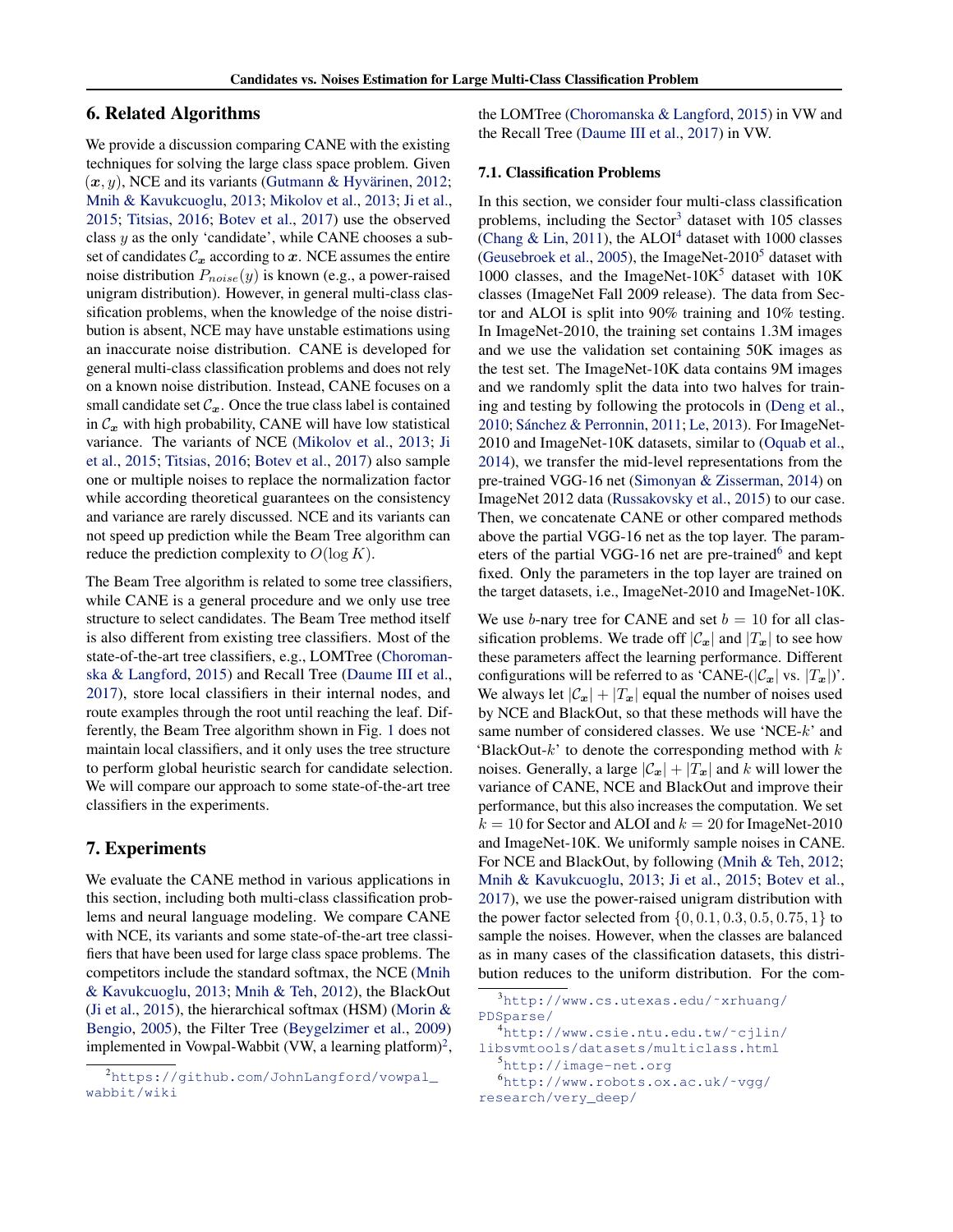

Figure 2. Results of test accuracy vs. epoch on different classification datasets.

Table 1. Training / testing time of the sampling methods. Running Softmax and testing NCE and BlackOut on large datasets are time consuming. We use multi-thread implementation for these methods and estimate the running time. '∼' indicates the estimated time.

| Data          | $NCE-10$        | BlackOut-10                         | $CANE-1v9$  | $CANE-5v5$   | CANE-9v1    | Softmax                 |
|---------------|-----------------|-------------------------------------|-------------|--------------|-------------|-------------------------|
| Sector        | 0.4m / 0.8s     | 0.4 <sup>m</sup> / 0.8 <sub>s</sub> | 1m/0.1s     | 1.8m / 0.1s  | 2.3m / 0.2s | 6.1m / 0.9s             |
| ALOI          | 3m/6s           | 3m/6s                               | 4m/0.1s     | 7m/0.3s      | 8m/0.5s     | 28m/7s                  |
| Data          | $NCE-20$        | BlackOut-20                         | $CANE-5v15$ | $CANE-10v10$ | $CANE-15v5$ | Softmax                 |
| $ImgNet-2010$ | 3.5h/8m         | 3.5h/8m                             | 4h/0.4m     | 5.8h/0.7m    | 6.4h/0.9m   | 96h/8.7m                |
| $ImgNet-10K$  | $13h / \sim 5d$ | $12h / \sim 5d$                     | 20h/1h      | 33h/1.5h     | 39h/2h      | $\sim$ 140d / $\sim$ 5d |

Table 2. Accuracy and training / testing time of the tree classifiers.

| Data   | <b>HSM</b> | <b>Filter Tree</b> | <b>LOMTree</b>        | Recall Tree |
|--------|------------|--------------------|-----------------------|-------------|
| Sector | 91.36%     | 84.67%             | 84.91%                | 86.89%      |
|        | 0.5m/0.1s  | 0.4m / 0.4s        | 0.5m/0.2s             | 0.7m / 0.2s |
| ALOI   | 65.69%     | 20.07%             | 82.70%                | 83.03%      |
|        | 1m/0.4s    | 1m/0.2s            | 3.3 <sub>m</sub> / 1s | 2.5m / 0.2s |
| ImgNet | 47.68%     | 48.29%             | 49.87%                | 61.28%      |
| 2010   | 4.7h/0.5m  | 6.8h/0.1m          | 17.8h/0.3m            | 32h/0.5m    |
| ImgNet | 17.31%     | 4.49%              | 9.72%                 | 22.74%      |
| 10K    | 14h / 1h   | 22h/0.3h           | 23h/0.3h              | 68h / 1.2h  |

pared tree classifiers, the HSM adopts the same tree used by CANE, the Filter Tree generates a fixed tree itself in VW, the LOMTree and Recall Tree use binary trees and they are able to adjust the tree structure automatically.

All the methods use SGD with learning rate selected from  $\{0.0001, 0.001, 0.01, 0.05, 0.1, 0.5, 1.0\}$ . The Beam Tree algorithm requires a tree structure and we use some tree generated by a simple hierarchical clustering method on the centers of the individual classes.<sup>7</sup> We run all the methods  $50$ epochs on Sector, ALOI and ImageNet-2010 datasets and 20 epochs on ImageNet-10K to report the accuracy vs. epoch curves. All the methods are implemented using a standard CPU machine with quad-core Intel Core i5 processor.

Fig. 2 and Table 1 show the accuracy vs. epoch plots and

the training / testing time for NCE, BlackOut, CANE and Softmax. The tree classifiers in the VW platform require the number of training epochs as input and do not take evaluation directly after each epoch, so we report the final results of the tree classifiers in Table 2. For ImageNet-10K data, the Softmax method is very time consuming (even with multithread implementation) and we do not report this result. As we can observe, by fixing  $|\mathcal{C}_x| + |T_x|$ , using more candidates than noises in CANE will achieve better performance, because a larger  $C_x$  will increase the chance to cover the target class y. The probability that the target class is included in the selected candidate set on the test data is reported in Table [3.](#page-7-0) On all the datasets, CANE with larger candidate set achieves considerable improvement compared to other methods in terms of accuracy. The speed of processing each example of CANE is slightly slower than that of NCE and BlackOut because of beam search, however, CANE shows faster convergence to reach higher accuracy. Moreover, the prediction time of CANE is much faster than those of NCE and BlackOut. It is worth mentioning that CANE exceeds some state-of-the-art results on the ImageNet-10K data, e.g., 19.2% top-1 accuracy reported in [\(Le,](#page-8-0) [2013\)](#page-8-0) and 21.9% top-1 accuracy reported in [\(Mensink et al.,](#page-8-0) [2013\)](#page-8-0) which are conducted from  $\mathcal{O}(K)$  methods; but it underperforms the recent result 28.4% in [\(Huang et al.,](#page-8-0) [2016\)](#page-8-0). This is probably because the VGG-16 net works better than the neural network structure used in [\(Le,](#page-8-0) [2013\)](#page-8-0) and the distance-based method in [\(Mensink et al.,](#page-8-0) [2013\)](#page-8-0), while the method in [\(Huang et al.,](#page-8-0) [2016\)](#page-8-0) adopts a better feature embedding, which leads to superior prediction performance on this dataset.

 $7$ The method is provided in the supplementary material.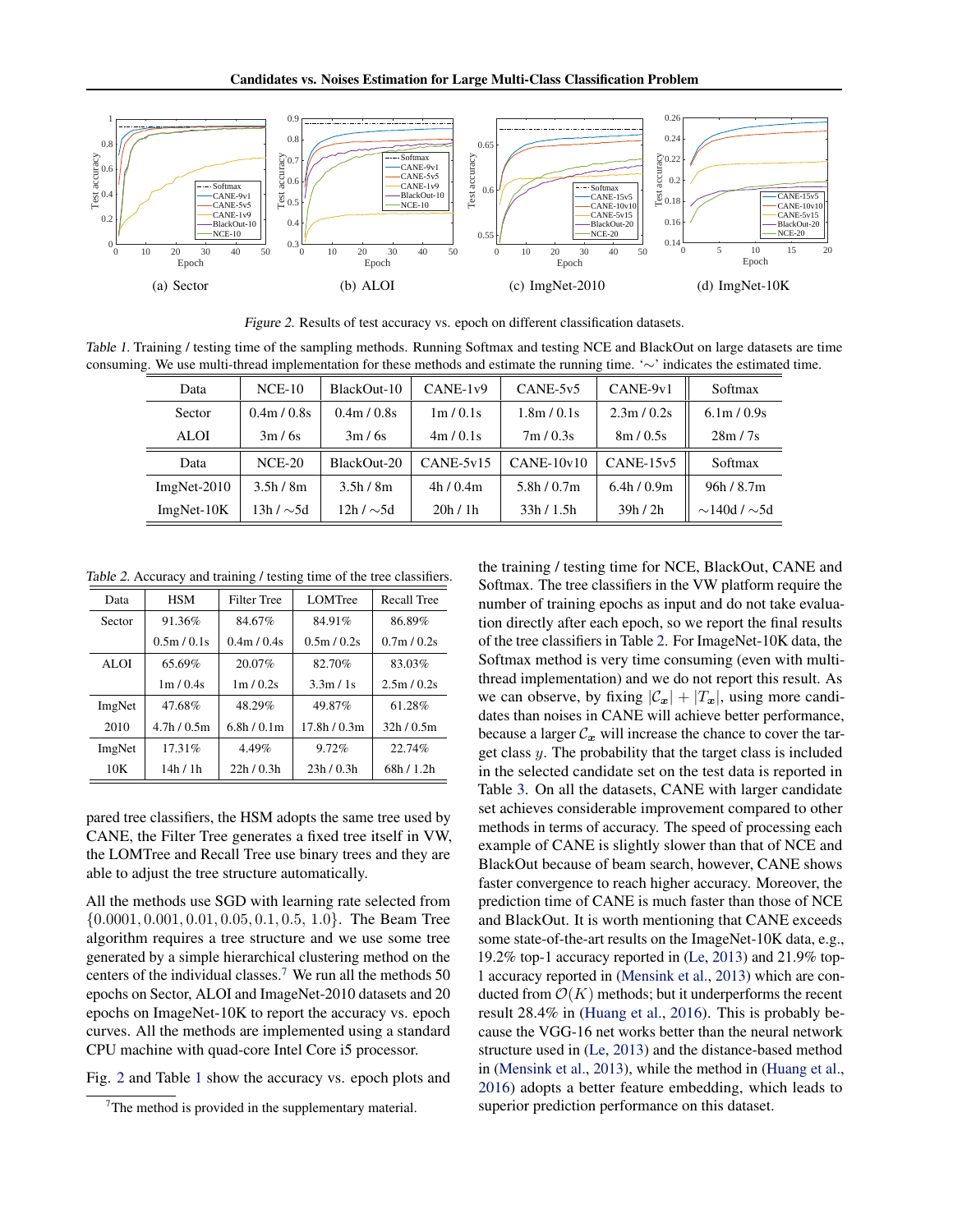| $ \mathcal{C}_x $ | Sector | <b>ALOI</b> | $ \mathcal{C}_x $ | $ImgNet-2010$ | $ImgNet-10K$ |
|-------------------|--------|-------------|-------------------|---------------|--------------|
|                   | 68.89% | 44.84%      |                   | 76.59%        | 39.59%       |
| 5                 | 96.57% | 86.47%      | 10                | 87.29%        | 53.28%       |
| 9                 | 97.92% | 93.59%      |                   | 91.17%        | $60.22\%$    |

<span id="page-7-0"></span>Table 3. The probability that the true label is included in the selected candidate set on the test set, i.e., the top- $|\mathcal{C}_x|$  accuracy.

#### 7.2. Neural Language Modeling

In this experiment, we apply the CANE method to neural language modeling. We test the methods on two benchmark corpora: the Penn TreeBank (PTB) [\(Mikolov et al.,](#page-8-0) [2010\)](#page-8-0) and Gutenberg<sup>8</sup> corpora. The Penn TreeBank dataset contains 1M tokens and we choose the most frequent 12K words appearing at least 5 times as the vocabulary. The Gutenberg dataset contains 50M tokens and the most frequent 116K words appearing at least 10 times are chosen as the vocabulary. We set the embedding size as 256 and use a LSTM model with 512 hidden states and 256 projection size. The sequence length is fixed as 20 and the learning rate is selected from {0.025, 0.05, 0.1, 0.2}.

The tree classifiers evaluated in multi-class classification problems can not be directly applied to solve the language modeling problem, so we omit their comparison and focus on the evaluation of the sampling methods. We sample 40, 60 and 80 noises for NCE and Blackout respectively and use power-raised unigram distribution with the power factor selected from  $\{0, 0.25, 0.5, 0.75, 1\}$ . For CANE, we adopt the one-layer tree structure discussed in Section [5](#page-4-0) with  $N = 6$  subsets, split by averaging over the word frequencies. We uniformly sample the candidates when reaching any subset. For efficiency consideration, we respectively sample 40, 60 and 80 candidates plus one more uniform noise for CANE. The experiments in this section are implemented on a machine with NVIDIA Tesla M40 GPUs.

The test perplexities are shown in Fig. 3. As we can observe, the CANE method always achieves faster convergence and lower perplexities (approaching that of Softmax) compared to NCE and Blackout under various settings. Generally, when the number of selected candidates / noises decrease, the test perplexities of all the methods increase on both datasets, while the performance degradation of CANE is not obvious. By using GPUs, all the methods can finish training within a few minutes on the PTB dataset; for the Gutenberg corpus, CANE and BlackOut have similar training time that is around 5 hours on all the three settings, while NCE spends around 6-8 hours on these tasks and Softmax uses 35 hours to finish the training.



Figure 3. Test perplexity vs. training epoch on PTB and Gutenberg datasets. Numbers in the brackets indicate the number of selected candidates / noises.

### 8. Conclusion

We proposed Candidates vs. Noises Estimation (CANE) for fast learning in multi-class classification problems with many labels and applied this method to the word probability estimation problem in neural language models. We showed that CANE is consistent and the computation using SGD is always efficient (that is, independent of the class size  $K$ ). Moreover, the new estimator has low statistical variance approaching that of the softmax logistic regression, if the observed class label belongs to the candidate set with high probability. Empirical results demonstrated that CANE is effective for speeding up both training and prediction in multi-class classification problems and CANE is effective in neural language modeling. We note that this work employs a fixed distribution (i.e., the uniform distribution) to sample noises in CANE. However it can be very useful in practice to estimate the noise distribution, i.e.,  $q$ , during training, and select noise classes according to this distribution.

<sup>8</sup><www.gutenberg.org>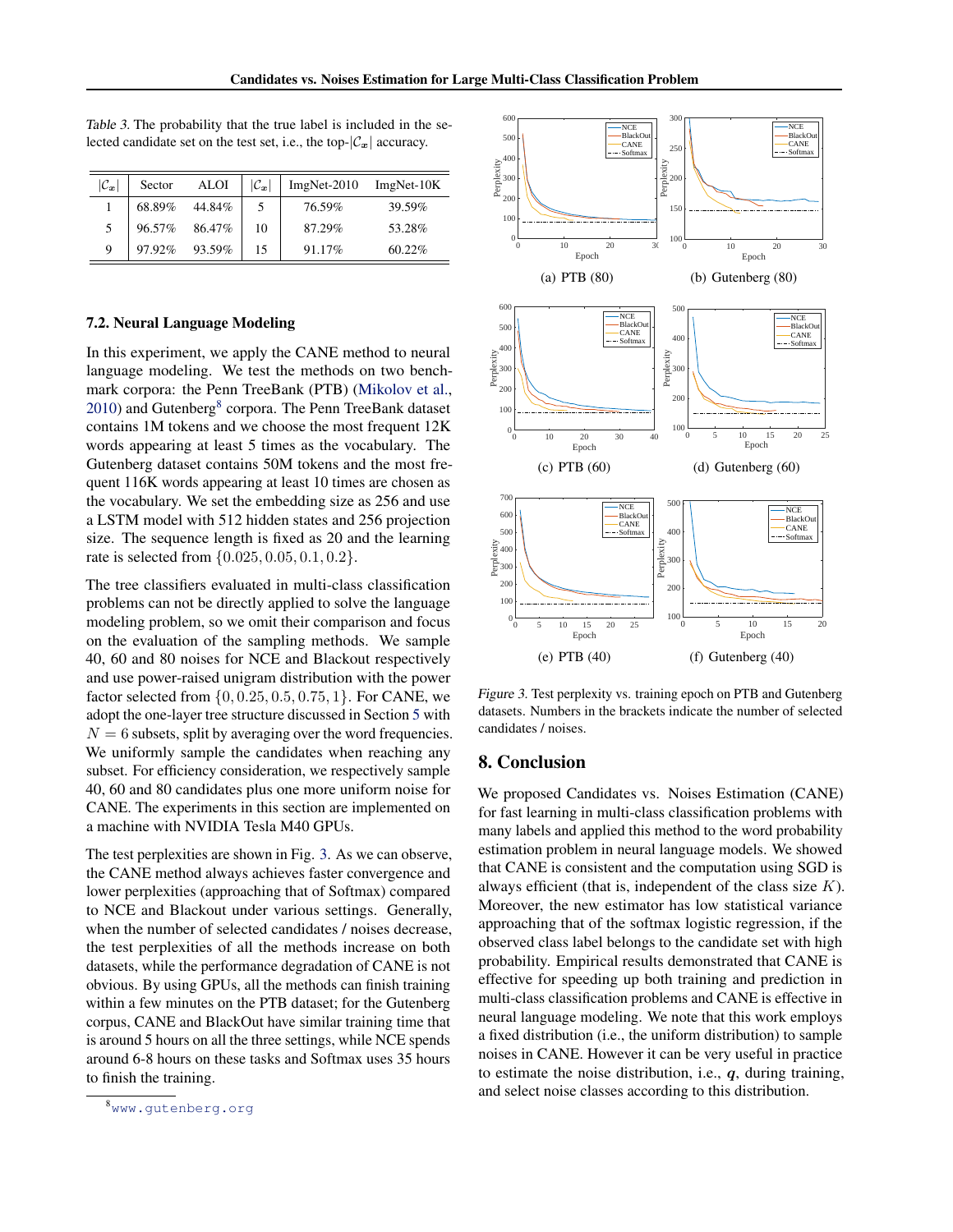### <span id="page-8-0"></span>References

- Bengio, S., Weston, J., and Grangier, D. Label embedding trees for large multi-class tasks. In *Advances in Neural Information Processing Systems (NIPS)*, pp. 163–171, 2010.
- Beygelzimer, A., Langford, J., and Ravikumar, P. Errorcorrecting tournaments. In *International Conference on Algorithmic Learning Theory (ALT)*, pp. 247–262, 2009.
- Botev, A., Zheng, B., and Barber, D. Complementary sum sampling for likelihood approximation in large scale classification. In *Artificial Intelligence and Statistics (AIS-TATS)*, pp. 1030–1038, 2017.
- Chang, C.-C. and Lin, C.-J. Libsvm: a library for support vector machines. *ACM Transactions on Intelligent Systems and Technology (TIST)*, 2(3):27, 2011.
- Choromanska, A. E. and Langford, J. Logarithmic time online multiclass prediction. In *Advances in Neural Information Processing Systems (NIPS)*, pp. 55–63, 2015.
- Daume III, H., Karampatziakis, N., Langford, J., and Mineiro, P. Logarithmic time one-against-some. In *International Conference on Machine Learning (ICML)*, pp. 923–932, 2017.
- Deng, J., Berg, A. C., Li, K., and Fei-Fei, L. What does classifying more than 10,000 image categories tell us? In *European Conference on Computer Vision (ECCV)*, pp. 71–84, 2010.
- Deng, J., Satheesh, S., Berg, A. C., and Li, F. Fast and balanced: Efficient label tree learning for large scale object recognition. In *Advances in Neural Information Processing Systems (NIPS)*, pp. 567–575, 2011.
- Geusebroek, J.-M., Burghouts, G. J., and Smeulders, A. W. The amsterdam library of object images. *International Journal of Computer Vision (IJCV)*, 61(1):103–112, 2005.
- Gutmann, M. U. and Hyvärinen, A. Noise-contrastive estimation of unnormalized statistical models, with applications to natural image statistics. *Journal of Machine Learning Research (JMLR)*, 13(Feb):307–361, 2012.
- Hochreiter, S. and Schmidhuber, J. Long short-term memory. *Neural Computation*, 9(8):1735–1780, 1997.
- Huang, C., Loy, C. C., and Tang, X. Local similarity-aware deep feature embedding. In *Advances in Neural Information Processing Systems*, pp. 1262–1270, 2016.
- Jernite, Y., Choromanska, A., and Sontag, D. Simultaneous learning of trees and representations for extreme classification and density estimation. In *International Conference on Machine Learning (ICML)*, pp. 1665–1674, 2017.
- Ji, S., Vishwanathan, S., Satish, N., Anderson, M. J., and Dubey, P. Blackout: Speeding up recurrent neural network language models with very large vocabularies. *arXiv preprint arXiv:1511.06909*, 2015.
- Le, Q. V. Building high-level features using large scale unsupervised learning. In *IEEE International Conference on Acoustics, Speech and Signal Processing (ICASSP)*, pp. 8595–8598, 2013.
- Mensink, T., Verbeek, J., Perronnin, F., and Csurka, G. Distance-based image classification: Generalizing to new classes at near-zero cost. *IEEE Transactions on Pattern Analysis and Machine Intelligence (PAMI)*, 35(11):2624– 2637, 2013.
- Mikolov, T., Karafiát, M., Burget, L., Černockỳ, J., and Khudanpur, S. Recurrent neural network based language model. In *Eleventh Annual Conference of the International Speech Communication Association*, 2010.
- Mikolov, T., Sutskever, I., Chen, K., Corrado, G. S., and Dean, J. Distributed representations of words and phrases and their compositionality. In *Advances in Neural Information Processing Systems (NIPS)*, pp. 3111–3119, 2013.
- Mnih, A. and Hinton, G. E. A scalable hierarchical distributed language model. In *Advances in Neural Information Processing Systems (NIPS)*, pp. 1081–1088, 2009.
- Mnih, A. and Kavukcuoglu, K. Learning word embeddings efficiently with noise-contrastive estimation. In *Advances in Neural Information Processing Systems (NIPS)*, pp. 2265–2273, 2013.
- Mnih, A. and Teh, Y. W. A fast and simple algorithm for training neural probabilistic language models. In *Proceedings of the 29th International Conference on Machine Learning (ICML)*, pp. 1751–1758, 2012.
- Morin, F. and Bengio, Y. Hierarchical probabilistic neural network language model. In *The International Conference on Artificial Intelligence and Statistics (AISTATS)*, volume 5, pp. 246–252, 2005.
- Oquab, M., Bottou, L., Laptev, I., and Sivic, J. Learning and transferring mid-level image representations using convolutional neural networks. In *Proceedings of The IEEE Conference on Computer Vision and Pattern Recognition (CVPR)*, pp. 1717–1724, 2014.
- Russakovsky, O., Deng, J., Su, H., Krause, J., Satheesh, S., Ma, S., Huang, Z., Karpathy, A., Khosla, A., Bernstein, M., C. Berg, A., and Fei-Fei, L. Imagenet large scale visual recognition challenge. *International Journal of Computer Vision (IJCV)*, 115(3):211–252, 2015.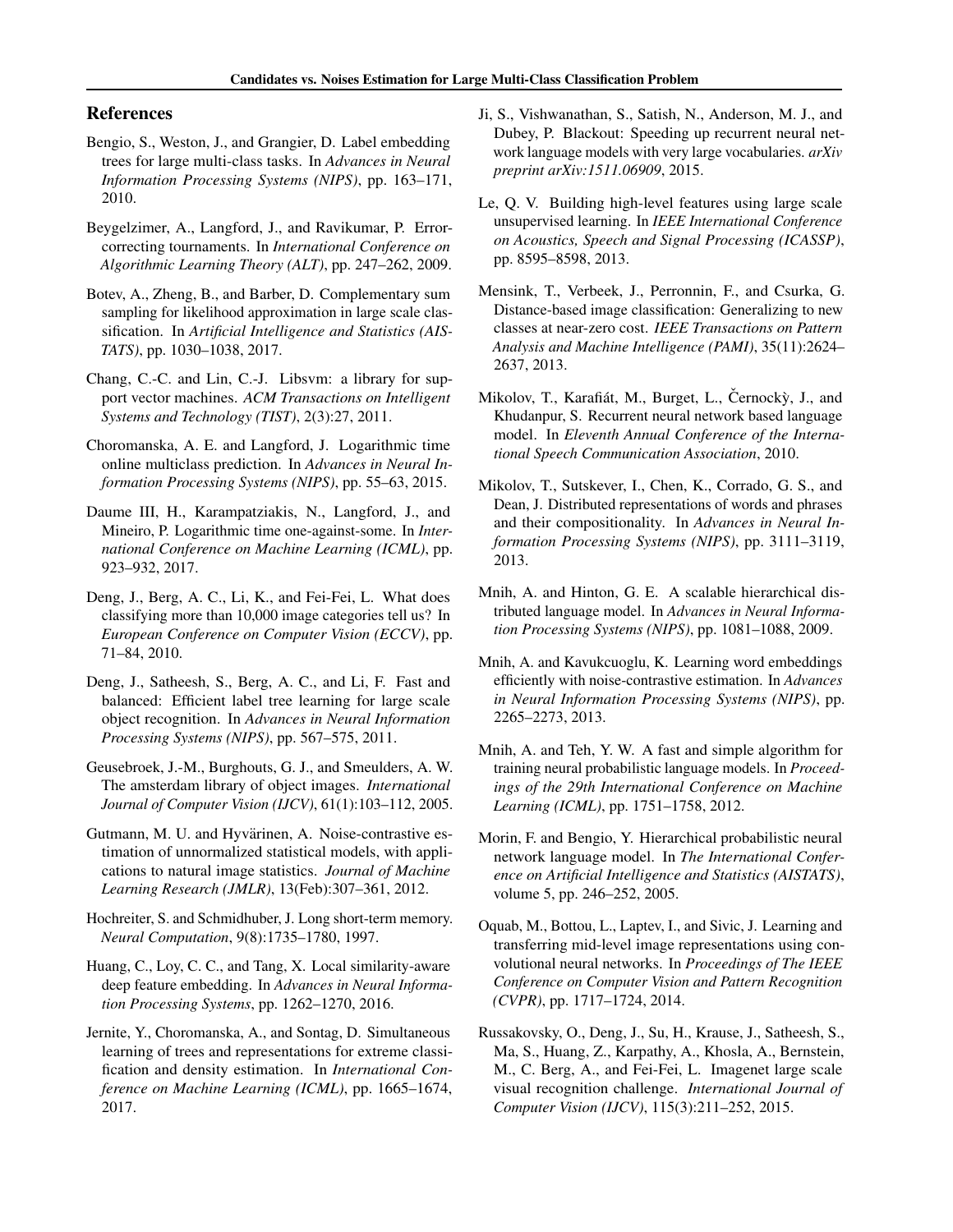- <span id="page-9-0"></span>Sánchez, J. and Perronnin, F. High-dimensional signature compression for large-scale image classification. In *IEEE Conference on Computer Vision and Pattern Recognition (CVPR)*, pp. 1665–1672, 2011.
- Simonyan, K. and Zisserman, A. Very deep convolutional networks for large-scale image recognition. *arXiv preprint arXiv:1409.1556*, 2014.
- Sordoni, A., Galley, M., Auli, M., Brockett, C., Ji, Y., Mitchell, M., Nie, J.-Y., Gao, J., and Dolan, B. A neural network approach to context-sensitive generation of conversational responses. *arXiv preprint arXiv:1506.06714*, 2015.
- Titsias, M. K. One-vs-each approximation to softmax for scalable estimation of probabilities. In *Advances in Neural Information Processing Systems (NIPS)*, pp. 4161– 4169, 2016.
- Vaswani, A., Zhao, Y., Fossum, V., and Chiang, D. Decoding with large-scale neural language models improves translation. In *The Conference on Empirical Methods on Natural Language Processing (EMNLP)*, pp. 1387–1392, 2013.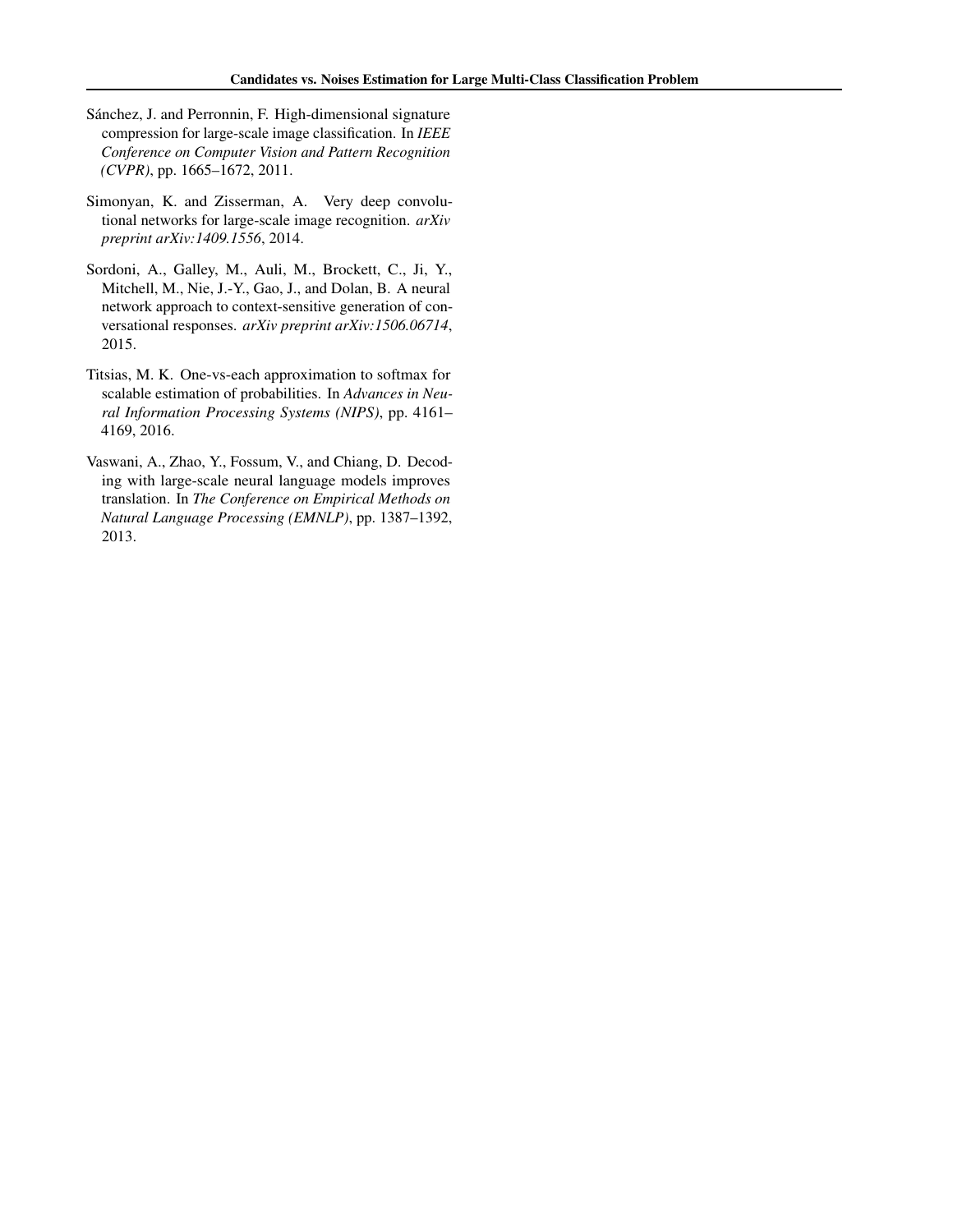### <span id="page-10-0"></span>Supplementary Material

# A. Proofs

In the theorectical analysis, we fix  $s_K(x, \theta) = 0$ . Then, we only need to consider  $C_x \cup \mathcal{N}_x = \{1, \dots, K - 1\}$ . Now, the normalization factor becomes

$$
E(\boldsymbol{x},j) = 1 + \sum_{k' \in \mathcal{C}_{\boldsymbol{x}}} e^{s_{k'}(\boldsymbol{x},\boldsymbol{\theta})} + e^{s_j(\boldsymbol{x},\boldsymbol{\theta})}/q_{\boldsymbol{x}}(j),
$$

with some sampled class  $j \in \mathcal{N}_x$ . Now, we can rewrite R and  $\hat{R}$  as

$$
R(\boldsymbol{\theta}) = \mathbb{E}_{\boldsymbol{x}} \sum_{k \in \mathcal{C}_{\boldsymbol{x}}} p(y = k | \boldsymbol{x}) \sum_{j \in \mathcal{N}_{\boldsymbol{x}}} q_{\boldsymbol{x}}(j) \log \frac{e^{s_k(\boldsymbol{x}, \boldsymbol{\theta})}}{E(\boldsymbol{x}, j)} + \sum_{k \in \mathcal{N}_{\boldsymbol{x}}} p(y = k | \boldsymbol{x}) \log \frac{e^{s_k(\boldsymbol{x}, \boldsymbol{\theta})}}{E(\boldsymbol{x}, k)} + p(y = K | \boldsymbol{x}) \sum_{j \in \mathcal{N}_{\boldsymbol{x}}} q_{\boldsymbol{x}}(j) \log \frac{1}{E(\boldsymbol{x}, j)}.
$$
  

$$
\hat{R}_n(\boldsymbol{\theta}) = \frac{1}{n} \sum_{i=1}^n \left[ \sum_{k \in \mathcal{C}_{\boldsymbol{x}_i}} \mathbb{I}(y_i = k) \sum_{j \in \mathcal{C}_{\boldsymbol{x}_i}} q_{\boldsymbol{x}_i}(j) \log \frac{e^{s_k(\boldsymbol{x}_i, \boldsymbol{\theta})}}{E(\boldsymbol{x}_i, j)} + \sum_{k \in \mathcal{N}_{\boldsymbol{x}_i}} \mathbb{I}(y_i = k) \log \frac{e^{s_k(\boldsymbol{x}_i, \boldsymbol{\theta})}}{E(\boldsymbol{x}_i, k)} + \mathbb{I}(y_i = K) \sum_{j \in \mathcal{C}_{\boldsymbol{x}_i}} q_{\boldsymbol{x}_i}(j) \log \frac{1}{E(\boldsymbol{x}_i, j)} \right]
$$

.

 $\Box$ 

In the proofs, we will use point-wise notations  $p_k$ ,  $s_k$ ,  $q_k$  and  $E_k$  to represent  $p(y = k|x)$ ,  $s_k(x, \theta)$ ,  $q_x(k)$  and  $E(x, k)$  for simplicity.

#### A.1. Useful Lemma

We will need the following lemma in our analysis.

**Lemma 1.** For any norm  $\|\cdot\|$  defined on the parameter space of  $\theta$ , assume the quantities  $\|\nabla_{\theta} s_k\|$ ,  $\|\nabla_{\theta}^2 s_k\|$  and  $\|\nabla_{\theta}^3 s_k\|$ <br>for  $k = 1, \dots, K - 1$  are bounded. Then, for any compact set S defined on

$$
\sup_{\theta \in \mathbb{S}} |\hat{R}_n(\theta) - R(\theta)| \xrightarrow{p} 0, \quad \sup_{\theta \in \mathbb{S}} \|\nabla \hat{R}_n(\theta) - \nabla R(\theta)\| \xrightarrow{p} 0, \quad \text{and} \quad \sup_{\theta \in \mathbb{S}} \|\nabla^2 \hat{R}_n(\theta) - \nabla^2 R(\theta)\| \xrightarrow{p} 0.
$$

*Proof.* For fixed  $\theta$ , let

$$
\psi(\mathbf{x}, y, \theta) = \sum_{k \in \mathcal{C}_{\mathbf{x}}} \mathbb{I}(y = k) \sum_{j \in \mathcal{N}_{\mathbf{x}}} q_j \log \frac{e^{s_k}}{1 + \sum_{k' \in \mathcal{C}_{\mathbf{x}_i}} e^{s_{k'}} + \frac{e^{s_j}}{q_j}} + \mathbb{I}(y = K) \sum_{j \in \mathcal{N}_{\mathbf{x}}} q_j \log \frac{1}{1 + \sum_{k' \in \mathcal{C}_{\mathbf{x}}} e^{s_{k'}} + \frac{e^{s_j}}{q_j}} + \sum_{k \in \mathcal{N}_{\mathbf{x}}} \mathbb{I}(y = k) \log \frac{e^{s_k}}{1 + \sum_{k' \in \mathcal{C}_{\mathbf{x}}} e^{s_{k'}} + \frac{e^{s_k}}{q_k}}.
$$

Then we have  $\hat{R}_n(\theta) = \frac{1}{n} \sum_{i=1}^n \psi(x_i, y_i, \theta)$  and  $R(\theta) = \mathbb{E}_{x, y} \psi(x, y, \theta)$ . By the Law of Large Numbers, we know that  $\hat{R}_n(\theta)$  converges point-wisely to  $R(\theta)$  in probability.

According to the assumption, there exists a constant  $M > 0$  such that

$$
\|\nabla_{\boldsymbol{\theta}}\psi(\boldsymbol{x},\boldsymbol{y},\boldsymbol{\theta})\| \leq \sum_{k=1}^{K-1} \|\nabla_{\boldsymbol{\theta}}s_k\| \leq M.
$$

Given any  $\epsilon > 0$ , we may find a finite cover  $\mathbb{S}_{\epsilon} \subset \mathbb{S}$  so that for any  $\theta \in \mathbb{S}$ , there exists  $\theta' \in \mathbb{S}_{\epsilon}$  such that  $|\psi(x, y, \theta) - \psi(x, y, \theta)|$  $|\psi(x, y, \theta')| \leq M ||\theta - \theta'|| < \epsilon$ . Since  $\mathbb{S}_{\epsilon}$  is finite, as  $n \to \infty$ ,  $\sup_{\theta \in \mathbb{S}_{\epsilon}} |\hat{R}_n(\theta) - R(\theta)|$  converges to 0 in probability. Therefore, as  $n \to \infty$ , with probability 1, we have

$$
\sup_{\boldsymbol{\theta}\in\mathbb{S}}|\hat{R}_n(\boldsymbol{\theta})-R(\boldsymbol{\theta})|<2\epsilon+\sup_{\boldsymbol{\theta}\in\mathbb{S}_{\epsilon}}|\hat{R}_n(\boldsymbol{\theta})-R(\boldsymbol{\theta})|\rightarrow 2\epsilon.
$$

Let  $\epsilon \to 0$ , we obtain the first bound. The second and the third bounds can be similarly obtained.

#### A.2. Proof of Theorem [1](#page-2-0)

*Proof.* R can be re-written as

$$
R = \mathbb{E}_{\mathbf{x}} \sum_{j \in \mathcal{N}_{\mathbf{x}}} q_j \left( \sum_{k \in \mathcal{C}_{\mathbf{x}}} p_k \log \frac{e^{s_k}}{1 + \sum_{k' \in \mathcal{C}_{\mathbf{x}}} e^{s_{k'}} + e^{s_j}/q_j} + p_K \log \frac{1}{1 + \sum_{k' \in \mathcal{C}_{\mathbf{x}}} e^{s_{k'}} + e^{s_j}/q_j} + \frac{p_j}{q_j} \log \frac{e^{s_j}}{1 + \sum_{k' \in \mathcal{C}_{\mathbf{x}}} e^{s_{k'}} + e^{s_j}/q_j} \right).
$$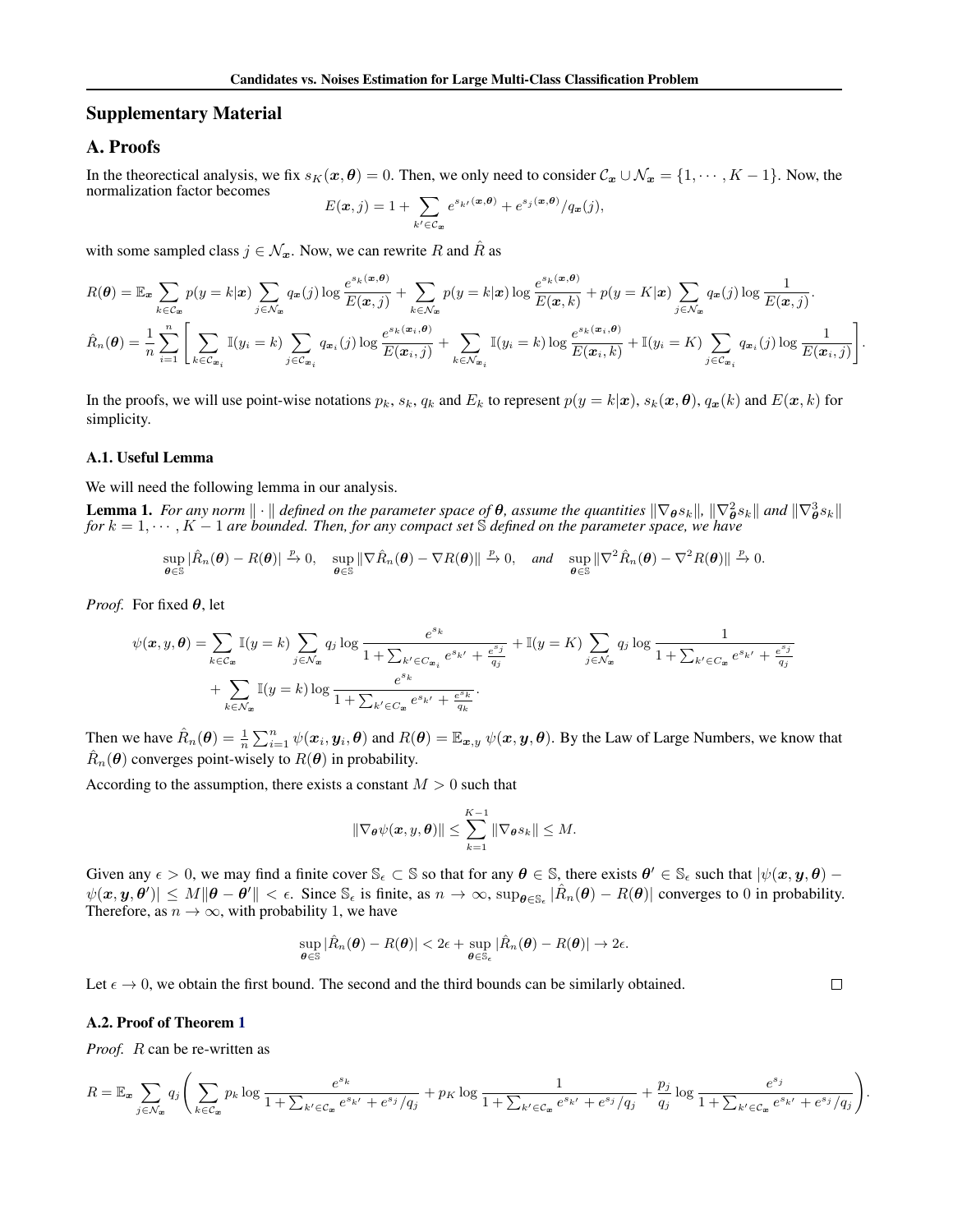For  $i \in \mathcal{C}_x$ , we have

$$
\nabla_{s_i} R = \mathbb{E}_{\mathbf{x}} \sum_{j \in \mathcal{N}_{\mathbf{x}}} q_j \left[ p_i \left( 1 - \frac{e^{s_i}}{1 + \sum_{k' \in \mathcal{C}_{\mathbf{x}}} e^{s_{k'}} + e^{s_j}/q_j} \right) - \sum_{k \neq i \in \mathcal{C}_{\mathbf{x}}} p_k \frac{e^{s_i}}{1 + \sum_{k' \in \mathcal{C}_{\mathbf{x}}} e^{s_{k'}} + e^{s_j}/q_j} - p_k \frac{e^{s_i}}{1 + \sum_{k' \in \mathcal{C}_{\mathbf{x}}} e^{s_{k'}} + e^{s_j}/q_j} - p_j/q_j \frac{e^{s_i}}{1 + \sum_{k' \in \mathcal{C}_{\mathbf{x}}} e^{s_{k'}} + e^{s_j}/q_j} \right]
$$
  
= 
$$
\mathbb{E}_{\mathbf{x}} \sum_{j \in \mathcal{N}_{\mathbf{x}}} q_j \left[ p_i - \left( p_k + \sum_{k \in \mathcal{C}_{\mathbf{x}}} p_k + p_j/q_j \right) \frac{e^{s_i}}{1 + \sum_{k' \in \mathcal{C}_{\mathbf{x}}} e^{s_{k'}} + e^{s_j}/q_j} \right].
$$

Similarly, for  $j \in \mathcal{N}_x$ , we have

$$
\nabla_{s_j} R = \mathbb{E}_{\mathbf{x}} q_j \left[ - \left( p_K + \sum_{k \in C_{\mathbf{x}}} p_k \right) \frac{e^{s_j} / q_j}{1 + \sum_{k' \in C_{\mathbf{x}}} e^{s_{k'}} + e^{s_j} / q_j} + p_j / q_j \left( 1 - \frac{e^{s_j} / q_j}{1 + \sum_{k' \in C_{\mathbf{x}}} e^{s_{k'}} + e^{s_j} / q_j} \right) \right]
$$
  
=  $\mathbb{E}_{\mathbf{x}} p_j - \left( p_K + \sum_{k \in C_{\mathbf{x}}} p_k + p_j / q_j \right) \frac{e^{s_j}}{1 + \sum_{k' \in C_{\mathbf{x}}} e^{s_{k'}} + e^{s_j} / q_j}.$ 

By measuring  $s_k = \log \frac{p_k}{p_K}$ , we see that  $\nabla_{s_k} R = 0$  for  $k = 1, \dots, K - 1$ . Therefore,  $s_k = \log \frac{p_k}{p_K}$  is an extrema of R. Now, for  $i, i' \in C_x$  and  $j, j' \in \mathcal{N}_x$ , we have

$$
\mathbb{H}_{ii} = \nabla_{s_i s_i}^2 R = -\mathbb{E}_{\mathbf{x}} \sum_{j \in \mathcal{N}_{\mathbf{x}}} q_j D_j \frac{e^{s_i} (E_j - e^{s_i})}{E_j^2},
$$
\n
$$
\mathbb{H}_{ii'} = \nabla_{s_i s_{i'}}^2 R = \mathbb{E}_{\mathbf{x}} \sum_{j \in \mathcal{N}_{\mathbf{x}}} q_j D_j \frac{e^{s_i} e^{s_{i'}}}{E_j^2},
$$
\n
$$
\mathbb{H}_{ij} = \mathbb{H}_{ji} = \nabla_{s_i s_j}^2 R = \nabla_{s_j s_i}^2 R = \mathbb{E}_{\mathbf{x}} \sum_{j \in \mathcal{N}_{\mathbf{x}}} D_j \frac{e^{s_i} e^{s_j}}{E_j^2},
$$
\n
$$
\mathbb{H}_{jj} = \nabla_{s_j s_j}^2 R = -\mathbb{E}_{\mathbf{x}} D_j \frac{e^{s_j} (E_j - e^{s_j}/q_j)}{E_j^2},
$$
\n
$$
\mathbb{H}_{jj'} = \nabla_{s_j s_{j'}}^2 R = 0,
$$

where

$$
D_j = p_K + \sum_{k' \in \mathcal{C}_x} p_{k'} + p_j/q_j.
$$

Now, we can write

$$
\nabla_s^2 R = \begin{bmatrix}\n\mathbb{H}_{i_1 i_1} & \cdots & \mathbb{H}_{i_1 i_{|\mathcal{C}_x|}} & 0 & \cdots & \mathbb{H}_{i_1 j} & \cdots & 0 \\
\cdots & \cdots & \cdots & \cdots & \cdots & \cdots & \cdots \\
\frac{\mathbb{H}_{i_{|\mathcal{C}_x|} i_1} & \cdots & \mathbb{H}_{i_{|\mathcal{C}_x|} i_{|\mathcal{C}_x|}} & 0 & \cdots & \mathbb{H}_{i_{|\mathcal{C}_x|} j} & \cdots & 0 \\
0 & \cdots & 0 & 0 & \cdots & 0 & \cdots & 0 \\
\vdots & \vdots & \ddots & \vdots & \ddots & \vdots & \ddots & \vdots \\
\mathbb{H}_{j i_1} & \cdots & \mathbb{H}_{j i_{|\mathcal{C}_x|}} & 0 & \cdots & \mathbb{H}_{j j} & \cdots & 0 \\
\vdots & \vdots & \ddots & \vdots & \ddots & \vdots & \ddots & \vdots \\
0 & \cdots & 0 & 0 & \cdots & 0 & \cdots & 0\n\end{bmatrix}
$$
\n
$$
= - \mathbb{E}_x \sum_{j \in \mathcal{N}_x} q_j \frac{D_j}{E_j} \left[ diag(\mathbf{v}_j) - \frac{1}{E_j} \mathbf{v}_j \mathbf{v}_j^\top \right].
$$

where  $v_j = (e^{s_{i_1}}, \dots, e^{s_{i_{|\mathcal{C}_{\bm{x}}|}}}, 0, \dots, e^{s_j}/q_j, \dots, 0)^{\top}$ . Let

$$
\mathbf{A}_j = diag(\mathbf{v}_j) - \frac{1}{E_j}\mathbf{v}_j\mathbf{v}_j^{\top}.
$$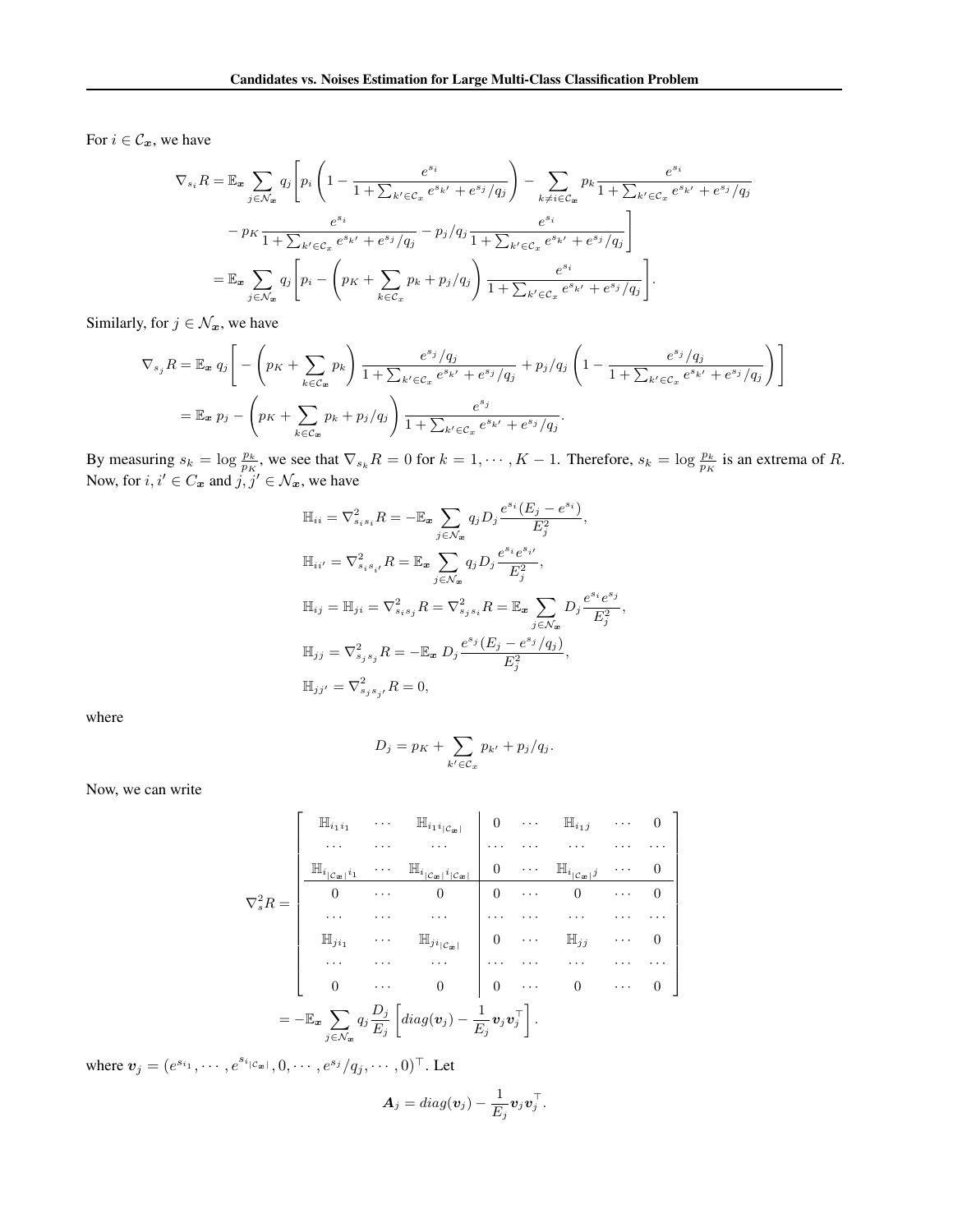For any non-zero vector  $\boldsymbol{\varphi} = (\varphi_1, \dots, \varphi_{K-1})^{\top} \in \mathbb{R}^{K-1}$ , we have

$$
\pmb{\varphi}^\top \pmb{A}_j \pmb{\varphi} = \sum_{i \in \mathcal{C}_\pmb{x}} e^{s_i} \varphi_i^2 + \frac{e^{s_j}}{q_j} \varphi_j^2 - \frac{1}{E_j} \left( \sum_{i \in \mathcal{C}_\pmb{x}} e^{s_i} \varphi_i + \frac{e^{s_j}}{q_j} \varphi_j \right)^2 \ge \frac{\left( \sum_{i \in \mathcal{C}_\pmb{x}} e^{s_i} \varphi_i + \frac{e^{s_j}}{q_j} \varphi_j \right)^2}{\sum_{i \in \mathcal{C}_\pmb{x}} e^{s_i} + \frac{e^{s_j}}{q_j}} - \frac{1}{E_j} \left( \sum_{i \in \mathcal{C}_\pmb{x}} e^{s_i} \varphi_i + \frac{e^{s_j}}{q_j} \varphi_j \right)^2 > 0,
$$

for every  $j \in \mathcal{N}_x$ , where the first inequality is by the Cauchy-Schwarz inequality and the second inequality is because  $0 < \sum_{i \in \mathcal{C}_x} e^{s_i} + \frac{e^{s_j}}{q_i}$  $\frac{q_j^{s_j}}{q_j} < E_j.$  Therefore,  $-\nabla_s^2 R = \mathbb{E}_{\bm{x}} \sum_{j \in \mathcal{N}_{\bm{x}}} q_j \frac{D_j}{E_j}$  $\frac{D_j}{E_j}A_j$  is positive-definite and R is strongly concave with respect to s. Hence,  $s_k = \log \frac{p_k}{p_K}$  for  $k = 1, \dots, K - 1$  is the only maxima of R.

#### A.3. Proof of Theorem [2](#page-2-0)

*Proof.* R can be re-written as

$$
R(\boldsymbol{\theta}) = \mathbb{E}_{\boldsymbol{x}} \sum_{k \in \mathcal{C}_{\boldsymbol{x}}} p_k \sum_{j \in \mathcal{N}_{\boldsymbol{x}}} q_j \log \frac{e^{s_k}}{E_j} + \sum_{k \in \mathcal{N}_{\boldsymbol{x}}} p_k \log \frac{e^{s_k}}{E_k} + p_K \sum_{j \in \mathcal{N}_{\boldsymbol{x}}} q_j \log \frac{1}{E_j}.
$$

Note that  $E_j$  for any j can be viewed as a function of  $\mathbf{s} = (s_1, \dots, s_{K-1})^\top$ . Define the following function

$$
G(\boldsymbol{s}) = \sum_{k \in \mathcal{C}_{\boldsymbol{x}}} p_k \sum_{j \in \mathcal{N}_{\boldsymbol{x}}} q_j \log E_j + \sum_{k \in \mathcal{N}_{\boldsymbol{x}}} p_k \log E_k + p_K \sum_{j \in \mathcal{N}_{\boldsymbol{x}}} q_j \log E_j,
$$

then for any  $\theta \neq \theta^*$ ,

$$
R(\theta^*) - R(\theta) = \mathbb{E}_{\mathbf{x}} \sum_{k \in \mathcal{C}_{\mathbf{x}}} p_k \sum_{j \in \mathcal{N}_{\mathbf{x}}} q_j \left( \log \frac{E_j}{E_j^*} + s_k^* - s_k \right) + \sum_{k \in \mathcal{N}_{\mathbf{x}}} p_k \left( \log \frac{E_k}{E_k^*} + s_k^* - s_k \right) + p_K \sum_{j \in \mathcal{N}_{\mathbf{x}}} q_j \log \frac{E_j}{E_j^*} = \mathbb{E}_{\mathbf{x}} \sum_{k \in \mathcal{C}_{\mathbf{x}}} p_k \sum_{j \in \mathcal{N}_{\mathbf{x}}} q_j \log \frac{E_j}{E_j^*} + \sum_{k \in \mathcal{N}_{\mathbf{x}}} p_k \log \frac{E_k}{E_k^*} + p_K \sum_{j \in \mathcal{N}_{\mathbf{x}}} q_j \log \frac{E_j}{E_j^*} + \sum_{k=1}^{K-1} p_k (s_k^* - s_k) = G(\mathbf{s}) - G(\mathbf{s}^*) - \nabla G(\mathbf{s}^*)^\top (\mathbf{s} - \mathbf{s}^*) = \Delta(\mathbf{s}, \mathbf{s}^*),
$$

where  $\Delta(s, s^*)$  is the Bregman divergence of the convex function  $G(s)$ . Since  $G(\cdot)$  is convex, we have  $\Delta(s, s^*) \geq 0$ and  $\Delta(s, s^*) = 0$  only when  $s = s^*$ . Under the assumption that the parameter space is compact and  $\forall \theta \neq \theta^*$  we have  $\mathbb{P}_{\mathcal{X}}(s_k(\bm{x}, \bm{\theta}) \neq s_k(\bm{x}, \bm{\theta}^*)) > 0$  for  $k \neq K$ , we know that  $R(\bm{\theta}) < R(\bar{\bm{\theta}}^*)$  for any  $\bar{\bm{\theta}} \neq \bm{\theta}^*$ .

Given any  $\varepsilon' > 0$ , there exists  $\varepsilon > 0$  that  $R(\theta^*) - R(\theta) < \varepsilon$  implies  $\|\theta^* - \theta\| < \varepsilon'$ . Now according to Lemma [1,](#page-10-0) there exists a  $\delta > 0$ , when  $n \to \infty$ , we have

$$
R(\boldsymbol{\theta}^*) - R(\hat{\boldsymbol{\theta}}) = R(\boldsymbol{\theta}^*) - \hat{R}_n(\boldsymbol{\theta}^*) + \hat{R}_n(\boldsymbol{\theta}^*) - R(\hat{\boldsymbol{\theta}}) \le R(\boldsymbol{\theta}^*) - \hat{R}_n(\boldsymbol{\theta}^*) + \hat{R}_n(\hat{\boldsymbol{\theta}}) - R(\hat{\boldsymbol{\theta}})
$$
  

$$
\le |R(\boldsymbol{\theta}^*) - \hat{R}_n(\boldsymbol{\theta}^*)| + |\hat{R}_n(\hat{\boldsymbol{\theta}}) - R(\hat{\boldsymbol{\theta}})| < 2\delta.
$$

This implies that  $\|\hat{\theta} - \theta^*\| < \delta'$  for any  $\delta' > 0$ .

#### A.4. Proof of Theorem [3](#page-2-0)

*Proof.* By the Mean Value Theorem, we have

$$
\sqrt{n}(\hat{\boldsymbol{\theta}} - \boldsymbol{\theta}^*) = -\nabla^2 \hat{R}_n(\bar{\boldsymbol{\theta}})^{-1} \sqrt{n} \nabla \hat{R}_n(\boldsymbol{\theta}^*),
$$
\n(12)

 $\Box$ 

where  $\bar{\theta} = t\theta^* + (1-t)\hat{\theta}$  $\bar{\theta} = t\theta^* + (1-t)\hat{\theta}$  $\bar{\theta} = t\theta^* + (1-t)\hat{\theta}$  for some  $t \in [0,1]$ . Note that Lemma 1 implies that  $\nabla^2 \hat{R}_n(\bar{\theta})^{-1}$  converges to  $\nabla^2 R(\bar{\theta})^{-1}$ in probability; moreover,  $\hat{\theta} \to \theta^*$  in probability and hence  $\bar{\theta} \to \theta^*$  in probability. By the Slutsky's Theorem, the limit distribution of  $\sqrt{n}(\hat{\theta} - \theta^*)$  is given by

$$
-\nabla^2 R(\boldsymbol{\theta}^*)^{-1} \sqrt{n} \nabla \hat{R}_n(\boldsymbol{\theta}^*).
$$

Observe that  $\sqrt{n} \nabla \hat{R}_n(\theta^*)$  is the sum of n i.i.d. random vectors with mean  $\mathbb{E} \sqrt{n} \nabla \hat{R}_n(\theta^*) = \sqrt{n} \mathbb{E} \nabla R(\theta^*) = 0$ , and the variance of  $\sqrt{n}(\hat{\theta} - \theta^*)$  is

$$
Var\left(\sqrt{n}(\hat{\boldsymbol{\theta}}-\boldsymbol{\theta}^*)\right)=\nabla^2 R(\boldsymbol{\theta}^*)^{-1} Var\left(\sqrt{n}\nabla \hat{R}_n(\boldsymbol{\theta}^*)\right)\nabla^2 R(\boldsymbol{\theta}^*)^{-1}.
$$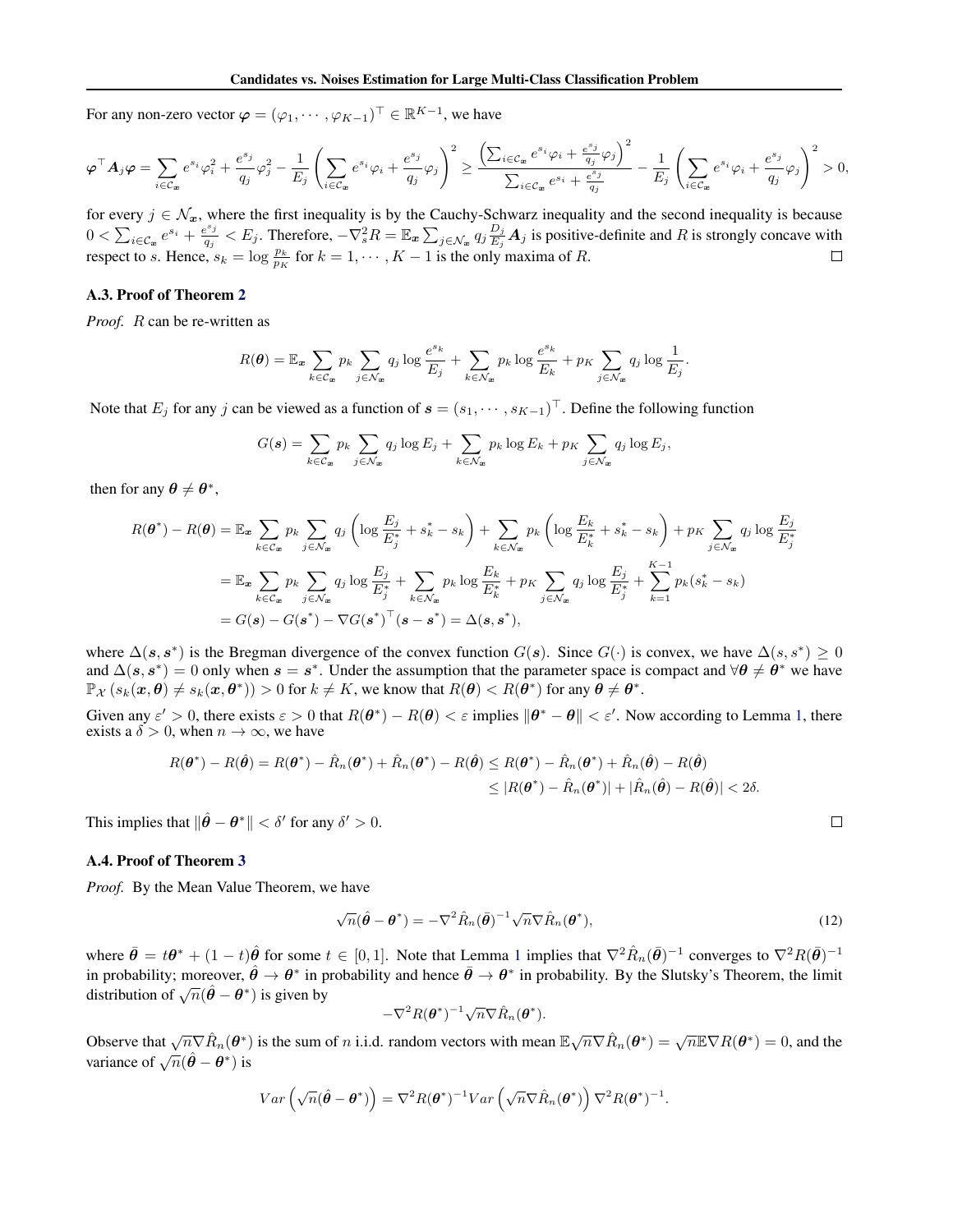From the proof of Theorem 1, we have

$$
\nabla^2 R(\boldsymbol{\theta}) = -\mathbb{E}_{\boldsymbol{x}} \boldsymbol{\nabla} \left[ \sum_{j \in \mathcal{N}_{\boldsymbol{x}}} q_j \frac{D_j}{E_j} \boldsymbol{A}_j \right] \boldsymbol{\nabla}^\top,
$$
\n(13)

where

$$
\nabla = diag\left(\left(\nabla_{i_1}, \cdots, \nabla_{i_{|\mathcal{C}_{\mathbf{x}}|}}, \nabla_{j_1}, \cdots, \nabla_{j_{|\mathcal{N}_{\mathbf{x}}|}}\right)^{\top}\right)
$$

and  $\nabla_k = \nabla_{\theta} s_k$ .

Measuring  $\nabla^2 R(\theta)$  at  $\theta^*$ , we have

$$
\nabla^2 R(\boldsymbol{\theta}^*) = -\mathbb{E}_{\boldsymbol{x}} \boldsymbol{\nabla} \boldsymbol{M} \boldsymbol{\nabla}^\top
$$
\n(14)

where

$$
\mathbf{M} = \sum_{j \in \mathcal{N}_{\mathbf{x}}} q_j \left[ diag(\mathbf{u}_j) - \frac{1}{D_j} \mathbf{u}_j \mathbf{u}_j^\top \right],
$$

where  $u_j = (p_{i_1}, \dots, p_{i_{|C_{\varpi}|}}, 0, \dots, p_j/q_j, \dots, 0)^\top$ . By following the proof of Theorem 1, it is easy to show that  $M \succ 0$ is positive definite.

Next, we derive  $Var\left(\sqrt{n}\nabla \hat{R}_n(\theta^*)\right)$ . Introduce some Bernoulli variables  $Q_j$  for  $j \in \mathcal{N}_{\bm{x}}$  with  $p(Q_j = 1|\bm{x}) = q_j$ . Now, for  $i, i' \in C_x$  and  $j, j' \in \mathcal{N}_x$ , we have

$$
\begin{split} \mathbb{V}_{ii} &= Var\left(\nabla_i \hat{R}_n(\boldsymbol{\theta}^*), \nabla_i \hat{R}_n(\boldsymbol{\theta}^*)\right) \\ &= \mathbb{E}_{\boldsymbol{x},Q} Q\Bigg[p_i\left(1 - \frac{e^{s_i^*}}{1 + \sum_{k' \in \mathcal{C}_{\boldsymbol{x}}} e^{s_{k'}^*} + e^{s_j^*}/q_j}\right)^2 + (D_j - p_i)\left(\frac{e^{s_i^*}}{1 + \sum_{k' \in \mathcal{C}_{\boldsymbol{x}}} e^{s_{k'}^*} + e^{s_j^*}/q_j}\right)^2\right] \cdot \nabla_i \nabla_i^\top \\ &= \mathbb{E}_{\boldsymbol{x}} \sum_{j \in \mathcal{N}_{\boldsymbol{x}}} q_j \frac{p_i(D_j - p_i)}{D_j} \cdot \nabla_i \nabla_i^\top, \end{split}
$$

$$
\mathbb{V}_{ii'} = Var\left(\nabla_i \hat{R}_n(\boldsymbol{\theta}^*), \nabla_{i'} \hat{R}_n(\boldsymbol{\theta}^*)\right) = \mathbb{E}_{\boldsymbol{x}, Q} Q\left[ (D_j - p_i - p_{i'}) \frac{p_i p_{i'}}{D_j^2} - p_i (1 - \frac{p_i}{D_j}) \frac{p_{i'}}{D_j} - p_{i'} (1 - \frac{p_{i'}}{D_j}) \frac{p_i}{D_j} \right] \cdot \nabla_i \nabla_i^{\top}
$$
\n
$$
= -\mathbb{E}_{\boldsymbol{x}} \sum_{j \in \mathcal{N}_{\boldsymbol{x}}} q_j \frac{p_i p_{i'}}{D_j} \cdot \nabla_i \nabla_i^{\top}.
$$

$$
\mathbb{V}_{jj} = Var\left(\nabla_j \hat{R}_n(\boldsymbol{\theta}^*), \nabla_j \hat{R}_n(\boldsymbol{\theta}^*)\right) = \mathbb{E}_{\boldsymbol{x}, Q} Q\left[\frac{p_j}{q_j} \left(1 - \frac{p_j/q_j}{D_j}\right)^2 + (D_j - p_j/q_j) \frac{p_j^2/q_j^2}{D_j^2}\right] \cdot \nabla_j \nabla_j^{\top}
$$

$$
= \mathbb{E}_{\boldsymbol{x}} \sum_{j \in \mathcal{N}_{\boldsymbol{x}}} \frac{p_j \left(D_j - p_j/q_j\right)}{D_j} \cdot \nabla_j \nabla_j^{\top}.
$$

 $\mathbb{V}_{jj'} = 0.$ 

$$
\begin{split} \mathbb{V}_{ij} &= \mathbb{V}_{ji} = Var\left(\nabla_i \hat{R}_n(\Theta^*), \nabla_j \hat{R}_n(\Theta^*)\right) \\ &= \mathbb{E}_{\mathbf{x},\mathbf{Q}} Q\left[ \left(D_j - p_i - p_j/q_j\right) \frac{p_i p_j/q_j}{D_j^2} - p_i \left(1 - \frac{p_i}{D_j}\right) \frac{p_j/q_j}{D_j} - p_j/q_j \left(1 - \frac{p_j/q_j}{D_j}\right) \frac{p_i}{D_j}\right] \cdot \nabla_i \nabla_i^{\top}, \\ &= -\mathbb{E}_{\mathbf{x}} \sum_{j \in \mathcal{N}_{\mathbf{x}}} \frac{p_i p_j}{D_j} \cdot \nabla_i \nabla_i^{\top}. \end{split}
$$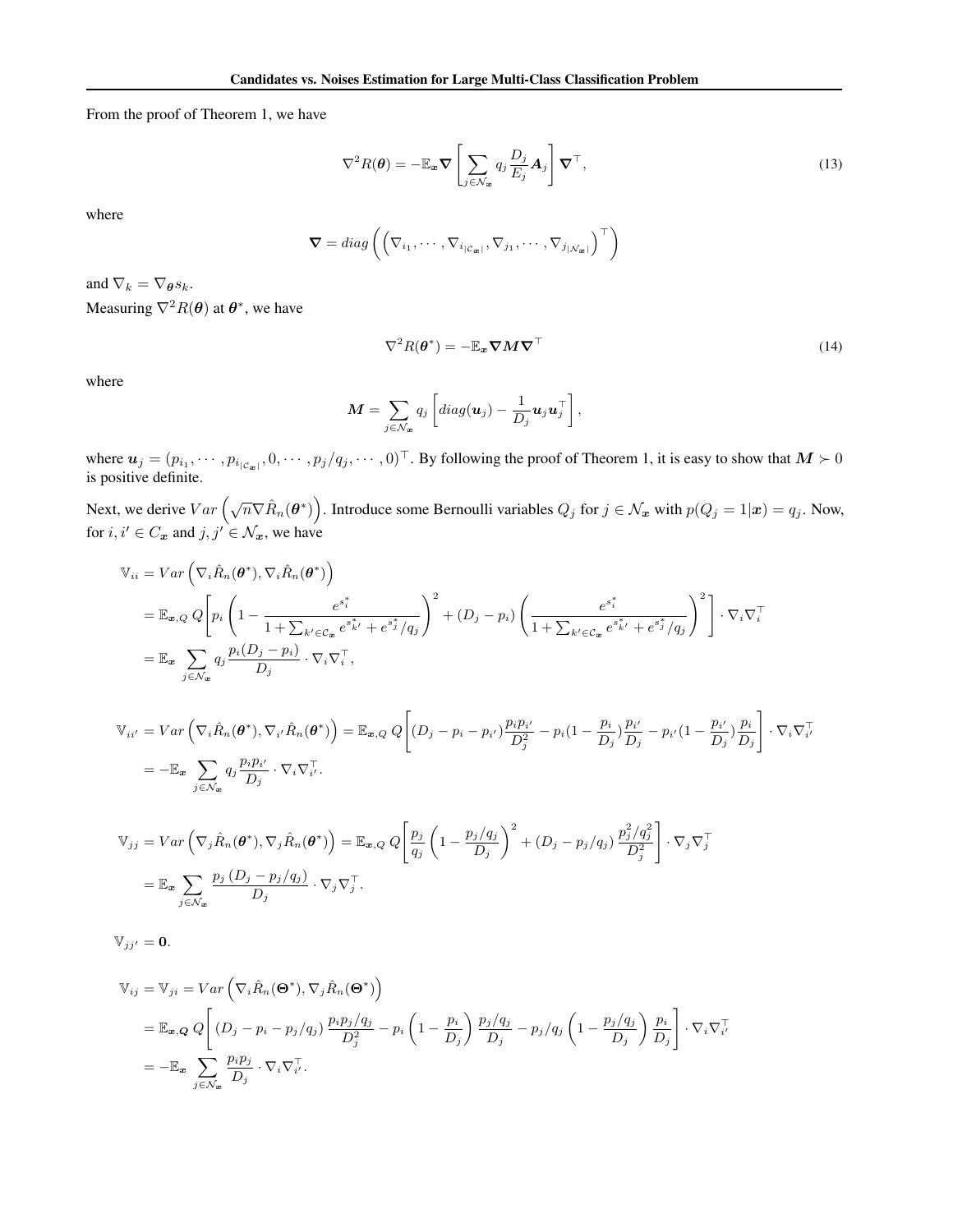Now, the variance can be written as

$$
V(\boldsymbol{\theta}^*) = Var\left(\sqrt{n}\nabla\hat{R}_n(\boldsymbol{\theta}^*)\right)
$$
  
\n
$$
\begin{bmatrix}\n\mathbb{V}_{i_1i_1} & \cdots & \mathbb{V}_{i_1i_{|\mathcal{C}_x|}} \\
\cdots & \cdots & \cdots & \cdots \\
\mathbb{V}_{i_{|\mathcal{C}_x|}i_1} & \cdots & \mathbb{V}_{i_{|\mathcal{C}_x|}i_{|\mathcal{C}_x|}}\n\end{bmatrix}\n\begin{bmatrix}\n0 & \cdots & \mathbb{V}_{i_1j} & \cdots & 0 \\
0 & \cdots & \cdots & \cdots & \cdots \\
\vdots & \ddots & \ddots & \vdots \\
0 & \cdots & 0 & 0 & \cdots & 0 \\
\vdots & \vdots & \ddots & \vdots & \ddots & \vdots \\
\mathbb{V}_{ji_1} & \cdots & \mathbb{V}_{ji_{|\mathcal{C}_x|}}\n\end{bmatrix}\n\begin{bmatrix}\n0 & \cdots & \mathbb{V}_{i_1j} & \cdots & 0 \\
0 & \cdots & \mathbb{V}_{i_{|\mathcal{C}_x|}j} & \cdots & 0 \\
\vdots & \ddots & \ddots & \vdots & \ddots \\
\vdots & \ddots & \ddots & \vdots & \ddots \\
\vdots & \ddots & \ddots & \vdots & \ddots \\
\vdots & \ddots & \ddots & \vdots & \ddots & \vdots \\
\vdots & \ddots & \ddots & \ddots & \vdots & \ddots \\
\vdots & \ddots & \ddots & \ddots & \ddots & \vdots \\
\vdots & \ddots & \ddots & \ddots & \ddots & \vdots \\
\vdots & \ddots & \ddots & \ddots & \ddots & \vdots \\
\vdots & \ddots & \ddots & \ddots & \ddots & \vdots \\
\vdots & \ddots & \ddots & \ddots & \ddots & \vdots \\
\vdots & \ddots & \ddots & \ddots & \ddots & \vdots \\
\vdots & \ddots & \ddots & \ddots & \ddots & \vdots \\
\vdots & \ddots & \ddots & \ddots & \ddots & \vdots \\
\vdots & \ddots & \ddots & \ddots & \ddots & \vdots \\
\vdots & \ddots & \ddots & \ddots & \ddots & \vdots \\
\vdots & \ddots & \ddots & \ddots & \ddots & \vdots \\
$$

By comparing  $\nabla^2 R(\theta^*)$  and  $V(\theta^*)$ , we immediately have  $-\nabla^2 R(\theta^*) = V(\theta^*)$  and hence

$$
Var\left(\sqrt{n}(\hat{\boldsymbol{\theta}} - \boldsymbol{\theta}^*)\right) = \left[\mathbb{E}_{\boldsymbol{x}} \boldsymbol{\nabla} \boldsymbol{M} \boldsymbol{\nabla}^\top\right]^{-1}.
$$

#### A.5. Proof of Corollary [1](#page-2-0)

*Proof.* By following the proof of Theorem [3,](#page-2-0) it is easy to show that the statistical variance of the softmax logistic regression in Eq. [\(1\)](#page-1-0) is  $[\mathbb{E}_{x} \nabla M^{mle} \nabla^{\top}]^{-1}$  (with  $s_K = 0$  fixed), where

$$
\boldsymbol{M}^{mle} = diag\left(\left[\begin{array}{c}p_1 \\ \vdots \\ p_{K-1}\end{array}\right]\right) - \left[\begin{array}{c}p_1 \\ \vdots \\ p_{K-1}\end{array}\right] \left[\begin{array}{c}p_1 \\ \vdots \\ p_{K-1}\end{array}\right]^\top.
$$

When  $\sum_{k \in \mathcal{C}_x \cup \{K\}} p(k, x) \to 1$ , we have  $\sum_{j' \in \mathcal{N}_x} p_{j'} \to 0$  and  $D_j \to 1$ . Then,

M = diag p<sup>i</sup><sup>1</sup> . . . p<sup>i</sup>|Cx<sup>|</sup> p<sup>j</sup><sup>1</sup> . . . p<sup>j</sup>|Nx<sup>|</sup> − p<sup>i</sup><sup>1</sup> p<sup>i</sup><sup>1</sup> · · · p<sup>i</sup><sup>1</sup> p<sup>i</sup>|Cx<sup>|</sup> p<sup>i</sup><sup>1</sup> P j <sup>0</sup>∈N<sup>x</sup> pj <sup>0</sup> · · · p<sup>i</sup><sup>1</sup> P j <sup>0</sup>∈N<sup>x</sup> pj 0 · · · · · · · · · · · · · · · · · · p<sup>i</sup>|Cx<sup>|</sup> p<sup>i</sup><sup>1</sup> · · · p<sup>i</sup>|Cx<sup>|</sup> p<sup>i</sup>|Cx<sup>|</sup> p<sup>i</sup>|Cx<sup>|</sup> P j <sup>0</sup>∈N<sup>x</sup> pj <sup>0</sup> · · · p<sup>i</sup>|Cx<sup>|</sup> P j <sup>0</sup>∈N<sup>x</sup> pj 0 p<sup>i</sup><sup>1</sup> P j <sup>0</sup>∈N<sup>x</sup> pj <sup>0</sup> · · · p<sup>i</sup>|Cx<sup>|</sup> P j <sup>0</sup>∈N<sup>x</sup> pj <sup>0</sup> p 2 j1 /q<sup>j</sup><sup>1</sup> · · · 0 · · · · · · · · · · · · · · · · · · p<sup>i</sup><sup>1</sup> P j <sup>0</sup>∈N<sup>x</sup> pj <sup>0</sup> · · · p<sup>i</sup>|Cx<sup>|</sup> P j <sup>0</sup>∈N<sup>x</sup> pj <sup>0</sup> 0 · · · p 2 j|Nx<sup>|</sup> /q<sup>j</sup>|Nx<sup>|</sup> .

If we arrange the index order in  $M^{mle}$  according to the index order in M and denote  $\Delta = M - M^{mle}$ , we have

$$
\Delta = \left[ \begin{array}{cc} \Delta_1 & \Delta_2 \\ \Delta_2^{\top} & \Delta_3 \end{array} \right] \rightarrow 0,
$$

because

$$
\Delta_{1} = 0,
$$
\n
$$
\Delta_{2} = \begin{bmatrix}\np_{i_{1}}(p_{j_{1}} - \sum_{j' \in \mathcal{N}_{\mathbf{x}}} p_{j'}) & \cdots & p_{i_{1}}(p_{j_{|\mathcal{N}_{\mathbf{x}}|}} - \sum_{j' \in \mathcal{N}_{\mathbf{x}}} p_{j'}) \\
\vdots & \ddots & \vdots \\
p_{i_{|\mathcal{C}_{\mathbf{x}}|}}(p_{j_{1}} - \sum_{j' \in \mathcal{N}_{\mathbf{x}}} p_{j'}) & \cdots & p_{i_{|\mathcal{C}_{\mathbf{x}}|}}(p_{j_{|\mathcal{N}_{\mathbf{x}}|}} - \sum_{j' \in \mathcal{N}_{\mathbf{x}}} p_{j'})\n\end{bmatrix} \rightarrow 0,
$$
\n
$$
\Delta_{3} = \begin{bmatrix}\np_{j_{1}}^{2}(1 - 1/q_{j_{1}}) & \cdots & p_{j_{1}}p_{j_{|\mathcal{N}_{\mathbf{x}}|}} \\
\vdots & \ddots & \vdots \\
p_{j_{|\mathcal{N}_{\mathbf{x}}|}}p_{j_{1}} & \cdots & p_{j_{|\mathcal{N}_{\mathbf{x}}|}}(1 - 1/q_{j_{|\mathcal{N}_{\mathbf{x}}|}})\n\end{bmatrix} \rightarrow 0.
$$

This completes the proof.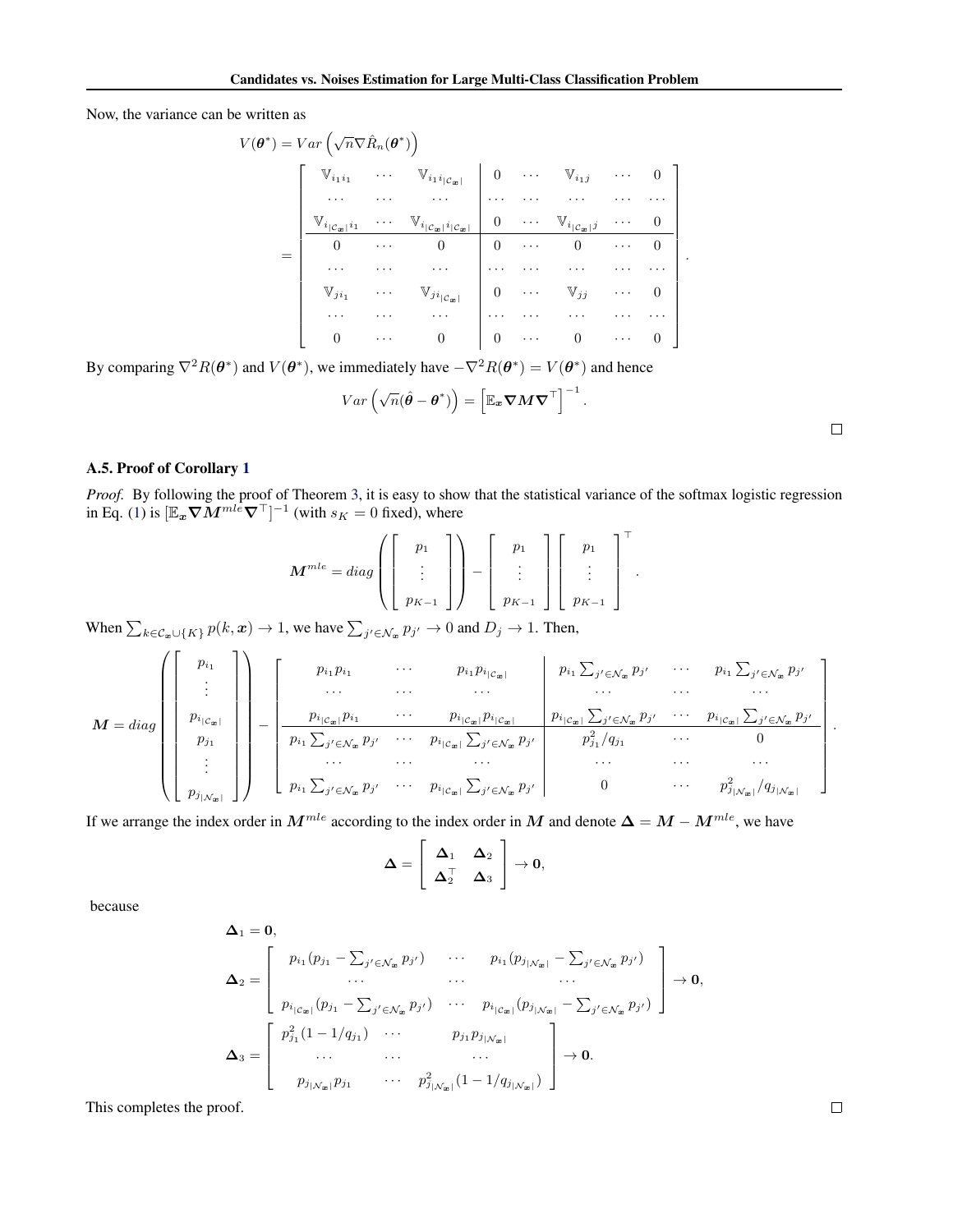# <span id="page-15-0"></span>B. The Beam Search Algorithm

The beam search algorithm used in both training and testing is depicted in Algorithm 3.

#### Algorithm 3 The Beam Search Algorithm.

```
1: Input: The root of the tree, input data point x and Beam width J.
 2: Output: The J candidate classes.
 3: Initialize stack S \leftarrow root and stack S' \leftarrow \emptyset;
 4: Initialize the candidate class set \mathcal{E} \leftarrow \emptyset;
 5: while true do
 6: if S is empty then
 7: Break;
8: end if<br>9: for i =for i = 1 to \mathcal{S}.size() do
10: if S_i is a leaf then
11: \mathcal{E}.pushback(\mathcal{S}_i);12: else
13: for c = 1 to S_i. Child.size() do<br>14: Accumulate the score to S_i. Ch
               Accumulate the score to \mathcal{S}_i. Child(c);
15:'.pushback(S_i.Cchild(c));
16: end for
17: end if
18: end for
19: S.clear();
20: if S'.size() > J then
21: // Using the max heap.
22: Find the top-J nodes with the highest accumulated scores in S' and push them into S;
23: else
24: S \leftarrow S';
25: end if
26:'.clear();27: end while
28: // Using the max heap.
29: Return the top-J classes with the highest scores in \mathcal{E};
```
# C. A Hierarchical Clustering Method for Generating the Tree Structure

Given the data points of a dataset, we can obtain the center, i.e., the average data point, of each class by scanning the data once and get  $\bar{X} \in \mathbb{R}^{K \times d}$ , where K is the number of classes and d is the feature dimension. Then, a hierarchical clustering algorithm in Algorithm [4](#page-16-0) is performed by viewing each row of  $\vec{X}$  as a separate data point. In Algorithm [4,](#page-16-0) the function 'Split(root)' in step 16 has already constructed a b-nary tree, which can be used by the Beam Tree Algorithm. However, the clustering algorithm, e.g., the k-means algorithm, may generate imbalanced clusters in step 9, and the resulting b-nary tree in step 16 may be imbalanced and affect the efficiency of Beam Tree. A simple way to fix this problem is to fetch the labels (leaves) in the tree in step 16 from left to right, where the obtained label order maintains a rough similarity relationship among the classes. We then assign the ordered labels to the leaves of a new balanced b-nary tree from left to right.

# D. Experimental Details



Figure 4. The neural network structure used for the ImageNet datasets. 'FC' indicates fully-connected layer.